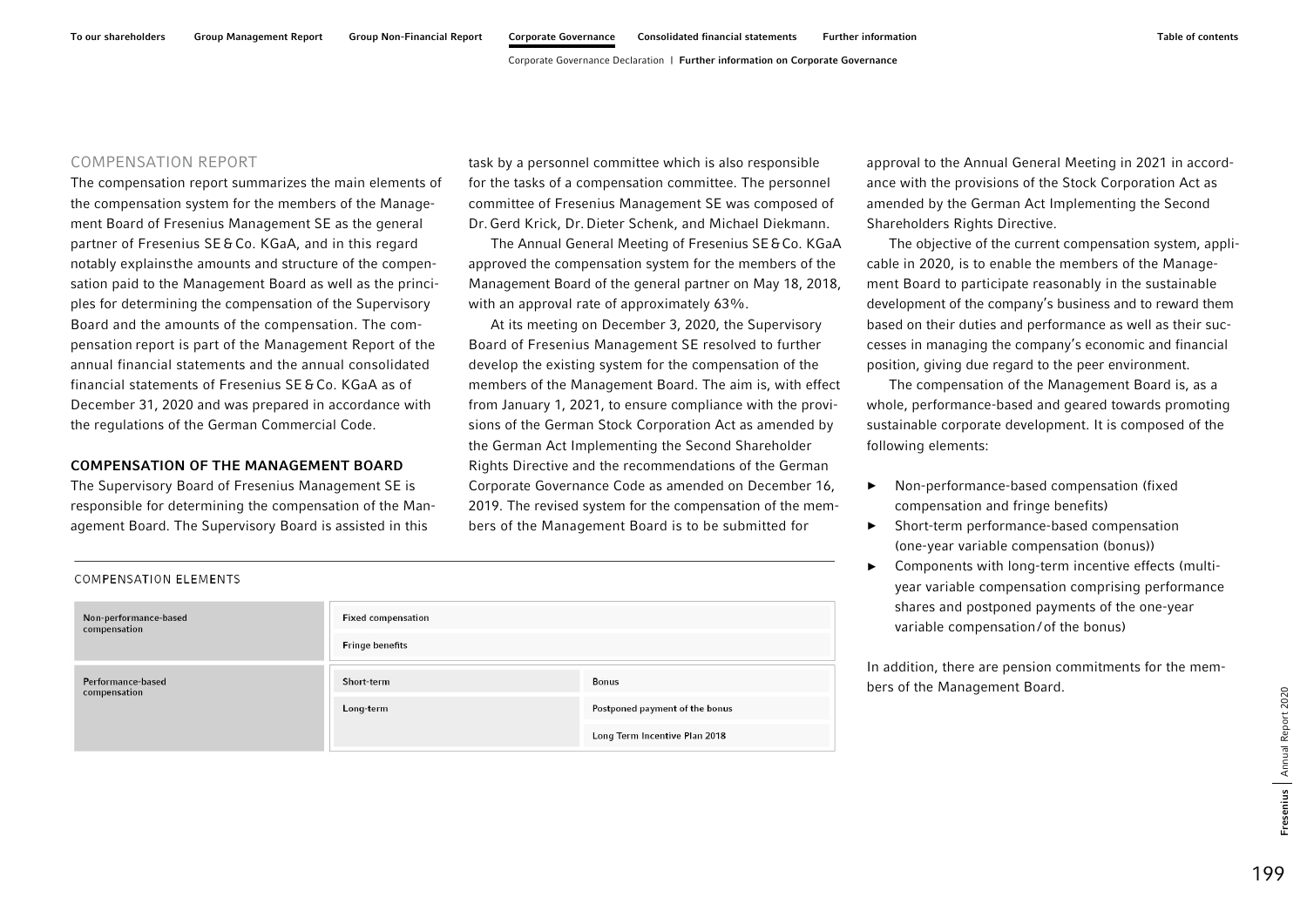Dr.Jürgen Götz quit the Management Board of Fresenius Management SE with effect as of June 30, 2020, such date being the end of his term of office as a member of the Management Board. He received non-performance-based compensation and short-term performance-based compensation on a pro rata basis for the fiscal year. As a consequence of his departure, he was not granted any performance

shares under the Long Term Incentive Plan 2018 for the 2020 fiscal year. The terms and conditions of the 2013 Stock Option Plan stipulate that, in the event of mutually agreed departure, participants may exercise stock options within 60 calendar days (plus any blackout periods) of their departure, provided that the waiting period has expired and the performance target has been met. Dr.Jürgen Götz made

use of this option and exercised 45,000 stock options after leaving the company. Stock options, performance shares and phantom stocks not exercised forfeited without replacement following his departure, because their scheduled waiting period had not yet expired or the exercise price had not been reached. Dr.Jürgen Götz's contractual pension commitment remains unaffected by his departure.

The design of the individual elements of the Management Board compensation is based on the following criteria:

The performance-based compensation will be granted for the fiscal year 2020 as a short-term cash component (one-year variable compensation) and as compensation components with long-term incentive effects (performance shares and postponed payments of the one-year variable compensation).

The amount of the one-year variable compensation in each case is dependent on certain target parameters oriented on the net income attributable to Fresenius SE&Co. KGaA and/ or to the relevant business segments being achieved. In the case of the members of the Management Board with functional responsibility for the entire Group  $$ such members being Mr. Stephan Sturm, Ms. Rachel Empey, Dr. Jürgen Götz<sup>1</sup> and Dr. Sebastian Biedenkopf<sup>2</sup> the amount of the one-year variable compensation is based in its entirety on the respective net income attributable to Fresenius SE&Co. KGaA (after deduction of noncontrolling interests). For Mr. Mats Henriksson and Dr. Francesco De Meo, approximately half of the amount of the one-year variable compensation depends on the development of the net income attributable to Fresenius SE&Co. KGaA and for the remainder on the development of the net income of the business segment (in each case after deduction of

## PERFORMANCE-BASED COMPENSATION

| Short-term | <b>Bonus</b>                       | Annual cash payment after the end of the fiscal year<br>▶ Depending on the achievement of certain target parameters based on the net income attributable to<br>Fresenius SE & Co. KGaA or the relevant business segments                                                                                                                                                                                                                                                                                                                                                                                                                                |
|------------|------------------------------------|---------------------------------------------------------------------------------------------------------------------------------------------------------------------------------------------------------------------------------------------------------------------------------------------------------------------------------------------------------------------------------------------------------------------------------------------------------------------------------------------------------------------------------------------------------------------------------------------------------------------------------------------------------|
| Long-term  | Postponed payments<br>of the bonus | $\triangleright$ The maturity of the one-year variable compensation can be postponed by two years.<br>$\blacktriangleright$ Payment only if (i) no subsequent adjustment is made to the relevant consolidated net income attributable to<br>Fresenius SE & Co. KGaA or the relevant business segment outside a tolerance range and (ii) the consolidated<br>net income attributable to Fresenius SE & Co. KGaA or the relevant business segment in the two relevant years<br>is not significantly lower than the consolidated net income attributable to Fresenius SE & Co. KGaA or the relevant<br>business segment in the respective preceding years. |
|            | <b>LTIP 2018</b>                   | ► Performance Share Plan with a vesting period of four years and cash payment<br>► Two performance targets: growth rate of adjusted net income and relative total shareholder return based on the<br>STOXX Europe 600 Health Care Index<br>$\triangleright$ Overall target achievement: $0 - 200\%$                                                                                                                                                                                                                                                                                                                                                     |

The fixed compensation was generally paid in monthly installments in the fiscal year 2020. Where Mr. Rice Powell received his base salary as part of his fixed compensation components from Fresenius Medical Care North America, such compensation was paid in 26 installments. Moreover, the members of the Management Board received fringe

benefits. These consisted mainly of insurance premiums, the private use of a company car, special payments such as rent supplements and reimbursement of certain other charges, tuition fees, and costs for the operation of intrusion detection systems, as well as contributions to pension and health insurance.

 $1$  Dr. Jürgen Götz quit the Management Board of Fresenius Management SE with effect as of June 30, 2020. He will receive pro rata short-term performance-based compensation for 2020 contractually accruing to his term of office until June 30, 2020.

 $2$  Dr. Sebastian Biedenkopf was appointed to the Management Board of Fresenius Management SE with effect as of December 1, 2020. The payment of his pro rata variable compensation for the period from December 1, 2020 to December 31, 2020 was postponed in full by two years.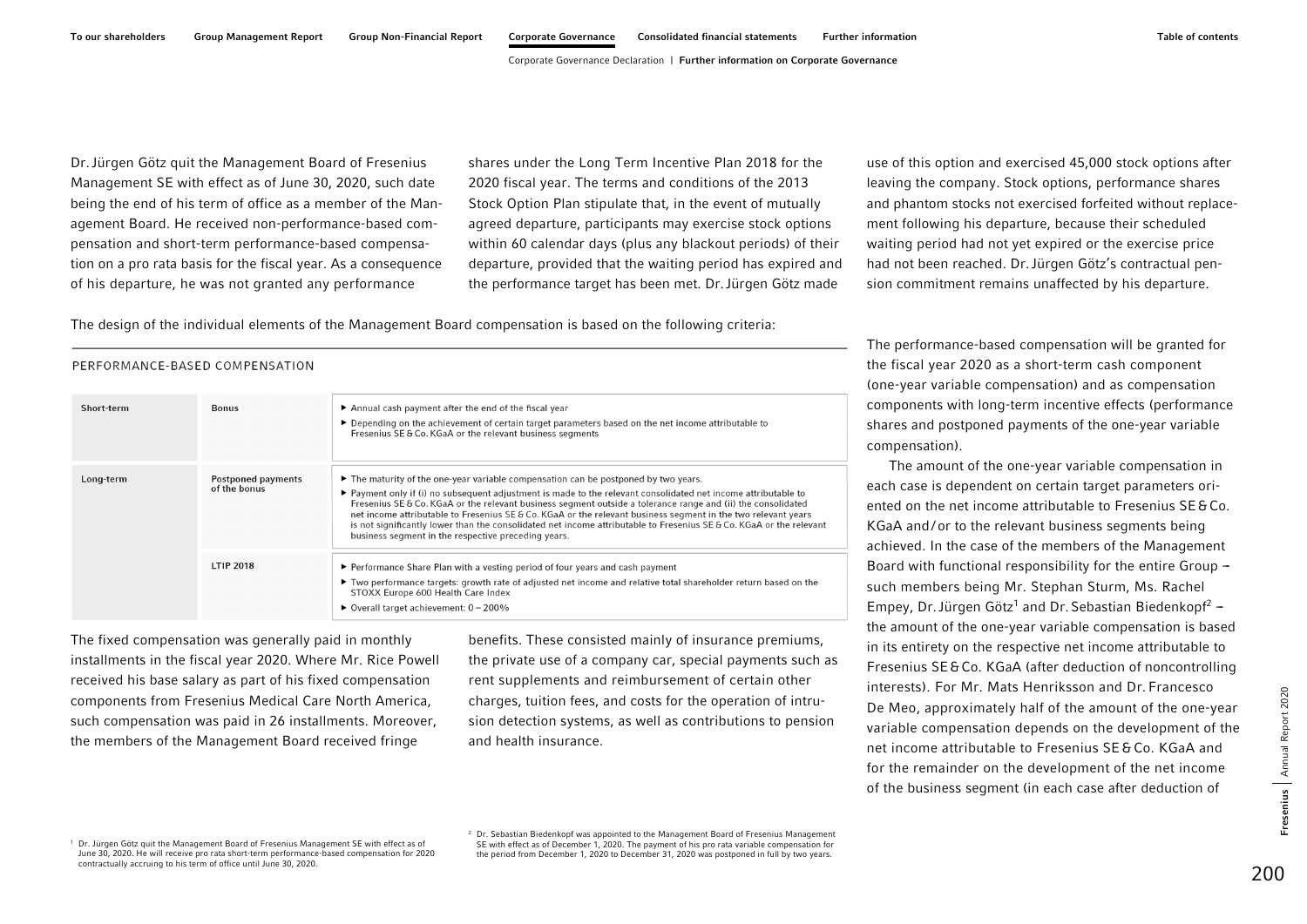noncontrolling interests) for which the respective member of the Management Board is responsible. Approximately half of the amount of the one-year variable compensation of Dr.Ernst Wastler is oriented on the net income attributable to Fresenius SE&Co. KGaA (after deduction of noncontrolling interests), as well as on the net income before tax and extraordinary income / expenditures of the VAMED Group.

For the one-year variable compensation, there are no target values or comparable values for Board members who receive their compensation from Fresenius Management SE. The one-year variable compensation is calculated on the basis of bonus curves that are valid for several years.

Mr. Rice Powell receives his compensation exclusively from Fresenius Medical Care in accordance with the revised remuneration system of Fresenius Medical Care entering into effect as of January 1, 2020, in accordance with the provisions of the German Stock Corporation Act as amended by the Act Implementing the Second Shareholder Rights Directive.

The service agreements do not provide for a discretionary bonus.

For the fiscal years 2020 and 2019, the amount of cash payment to the Management Board of the general partner of Fresenius SE&Co. KGaA consisted of the following:

|                                                   | Fixed compensation | Non-performance-based<br>compensation | Fringe benefits $3$ | Short-term<br>performance-based<br>compensation<br>Bonus |              | Cash compensation<br>(without long-term<br>incentive components) |        |           |
|---------------------------------------------------|--------------------|---------------------------------------|---------------------|----------------------------------------------------------|--------------|------------------------------------------------------------------|--------|-----------|
| $\epsilon$ in thousands                           | 2020               | 2019                                  | 2020                | 2019                                                     | 2020         | 2019                                                             | 2020   | 2019      |
| Stephan Sturm                                     | 1,100              | 1,100                                 | 82                  | 55                                                       | 1,838        | 1,866                                                            | 3,020  | 3,021     |
| Dr. Sebastian Biedenkopf (since December 1, 2020) | 50                 | n.a.                                  |                     | n.a.                                                     | $\mathbf{0}$ | n.a.                                                             | 54     | n.a.      |
| Dr. Francesco De Meo                              | 630                | 630                                   | 41                  | 32                                                       | 1,388        | 1,403                                                            | 2,059  | 2,065     |
| Rachel Empey                                      | 704                | 600                                   | 196                 | 198                                                      | 799          | 812                                                              | 1,699  | 1,610     |
| Dr. Jürgen Götz (up to June 30, 2020)             | 255                | 510                                   | 36                  | 45                                                       | 475          | 950                                                              | 766    | 1,505     |
| Mats Henriksson                                   | 660                | 660                                   | 88                  | 114                                                      | 1,345        | 1.369                                                            | 2,093  | 2,143     |
| Rice Powell <sup>1</sup>                          | 1,769              | 1,340 <sup>2</sup>                    | 429                 | $256^2$                                                  | 1,734        | 1,970 <sup>2</sup>                                               | 3,932  | $3,566^2$ |
| Dr. Ernst Wastler                                 | 550                | 550                                   | 75                  | 76                                                       | 769          | 932                                                              | 1,394  | 1,558     |
| Total                                             | 5,718              | 5,390                                 | 951                 | 776                                                      | 8,348        | 9,302                                                            | 15,017 | 15,468    |

<sup>1</sup> Mr. Rice Powell's compensation is exclusively paid by Fresenius Medical Care, of which Fresenius SE&Co. KGaA held around 32.23% of the total subscribed capital.

As a member of the Management Board of Fresenius Management SE, his compensation has to be included in the compensation report of the Fresenius Group.

<sup>2</sup> With regard to the comparability of the amounts reported for 2019 with those for the fiscal year, it should be noted that the contractually agreed compensation payments in U.S. dollar for

Mr. Rice Powell may be subject to fluctuations in the exchange rate. The U.S. dollar amounts were translated using the average exchange rate for the calendar year in question.

<sup>3</sup> Includes insurance premiums, private use of a company car, contributions to pension and health insurance, as well as other benefits.

As compensation for long-term incentives from her former employer that were forfeited due to her change to Fresenius, Ms. Rachel Empey receives a fixed, additional special payment of €166,667 for each full year of service, limited to three such payments.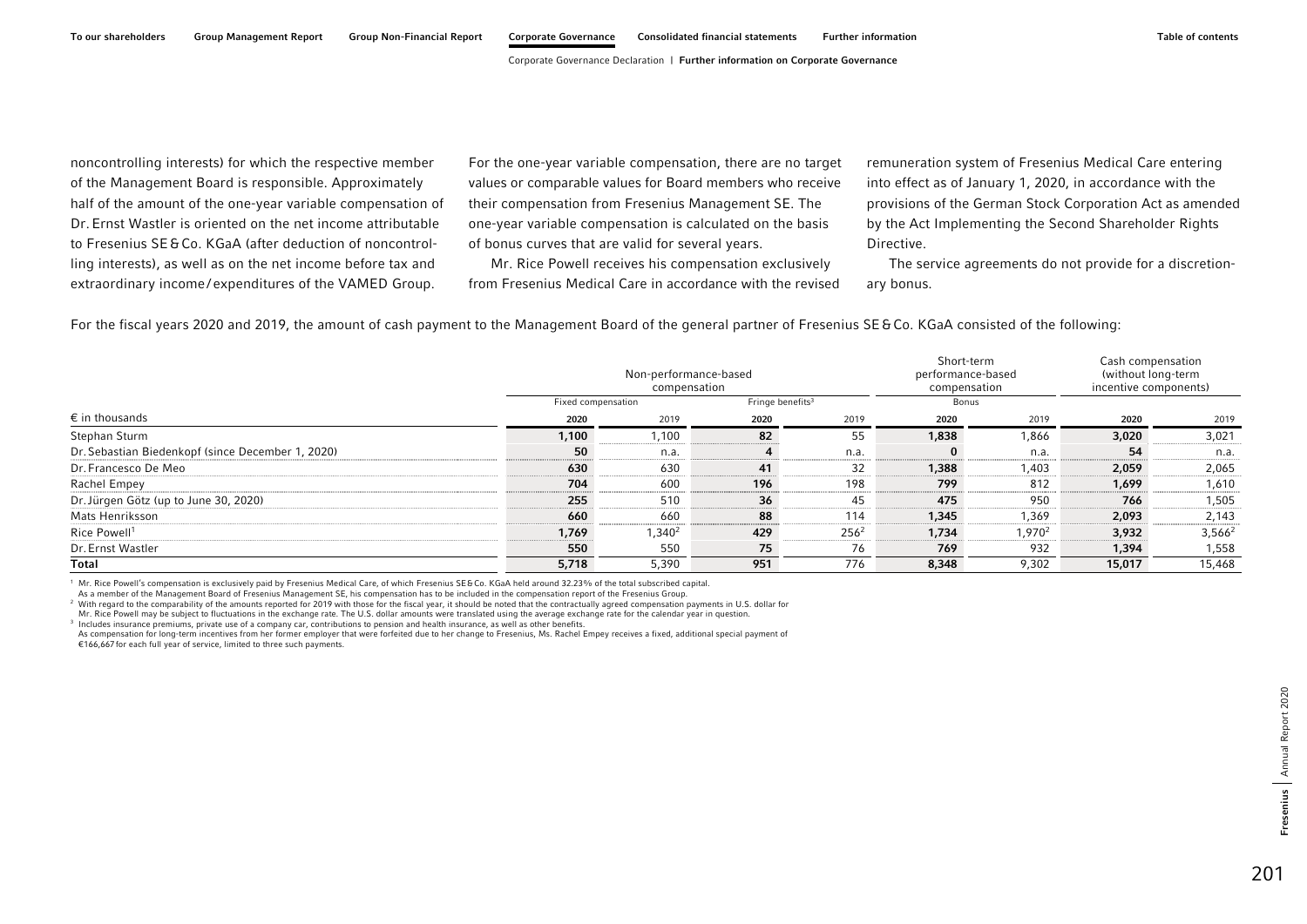In the fiscal year 2020, the one-year variable compensation, excluding the payment of the short-term variable compensation to Mr. Rice Powell, amounted to €6,614 thousand. This equals 97% of the total one-year variable compensation. The remaining part in an amount of €183 thousand was converted into a component based on a multi-year assessment and the payment was postponed by two years.

To ensure that the overall system of compensation of the members of the Management Board is oriented towards long-term and sustained corporate development, the compensation system provides that the share of long-term variable compensation components is at least equal in its amount to half of the total variable compensation components granted to the respective member of the Management Board. As a means of ensuring this minimum ratio in favor of the variable compensation components oriented towards the long term, it is expressly provided that the Supervisory Board may determine that the one-year variable compensation to be paid as a rule annually is converted (pro rata) into a variable compensation component based on a multi-year assessment, in order to also take account of any negative developments within the performance period. This is done in such a way that the maturity of the one-year variable compensation earned yearly on a variable basis is postponed at the discretion of the Supervisory Board, either on a pro rata basis or in its entirety, by two years. At the same time, it is ensured that any payment is made to the member of the Management Board after expiration of such multi-year period only if (i) no subsequent adjustment of the net income (adjusted for extraordinary effects) attributable to Fresenius SE&Co. KGaA or the relevant

business segment (after deduction of noncontrolling interests) decisive for assessing the one-year variable compensation beyond an amount equal to a tolerance range of 10% is made, and (ii) the amount of net income attributable to Fresenius SE&Co. KGaA or the relevant business segment (adjusted for extraordinary effects) in the two relevant subsequent years is not substantially less than the net income attributable to Fresenius SE&Co. KGaA or the relevant business segment (adjusted for extraordinary effects, after deduction of noncontrolling interests) of the respective preceding fiscal years. In the event of the aforementioned conditions for payment being missed only to a minor and/ or partial extent, the Supervisory Board may resolve on a corresponding pro rata payment of the converted portion of the one-year variable compensation. No interest is payable on the converted one-year variable compensation claim from the time when it first arises until the time of its effective payment. In this way, the one-year variable compensation can be converted pro rata or in its entirety into a genuine variable compensation component on a multi-year assessment basis, which also participates in any negative developments during the relevant performance period.

In the fiscal year 2020, as a further component with long-term incentive effect, the Management Board members were granted performance shares under the Fresenius SE& Co. KGaA Long Term Incentive Plan 2018 (LTIP 2018). Mr. Rice Powell was granted performance shares under the Fresenius Medical Care Management Board Long Term Incentive Plan 2020 (MB LTIP 2020) of Fresenius Medical Care AG&Co. KGaA. Based on the LTIP 2018, both members of the Management Board and other executives were granted performance shares. In accordance with the division of powers under stock corporation law, grants to members of the Management Board were made by the Supervisory Board of Fresenius Management SE, and grants to

other executives were made by the Management Board. The number of performance shares for Management Board members to be granted was determined by the Supervisory Board at the Supervisory Board's own due discretion, provided that generally all acting Management Board members as of December 31, 2020 received the same amount of performance shares, with the exception of the Chairman of the Management Board, who received approximately double the respective amount of performance shares, and Dr.Sebastian Biedenkopf who was not granted performance shares for the year 2020. Dr.Jürgen Götz was not granted any performance shares for the fiscal year on grounds of his departure from the Management Board of Fresenius Management SE with effect as of June 30, 2020.

The vesting of the performance shares granted under the LTIP 2018 is subject to several conditions, such as the expiration of a four-year performance period, the absence of a compliance violation, the achievement or exceeding of two performance targets, and the continuation of the service or employment relationship. The number of performance shares may change over a period of four years, depending on the level of achievement of the performance targets. This could entail the entire loss of all performance shares or also  $-$  at maximum  $-$  the doubling of their number.

The LTIP 2018 has two equally weighted performance targets: firstly, the growth rate of the adjusted net income (adjusted for currency effects) and, secondly, the relative Total Shareholder Return based on the STOXX Europe 600 Health Care Index. Disbursement entitlement requires that at least one of the two performance targets must be reached or surpassed over the four-year performance period.

Annual Report 2020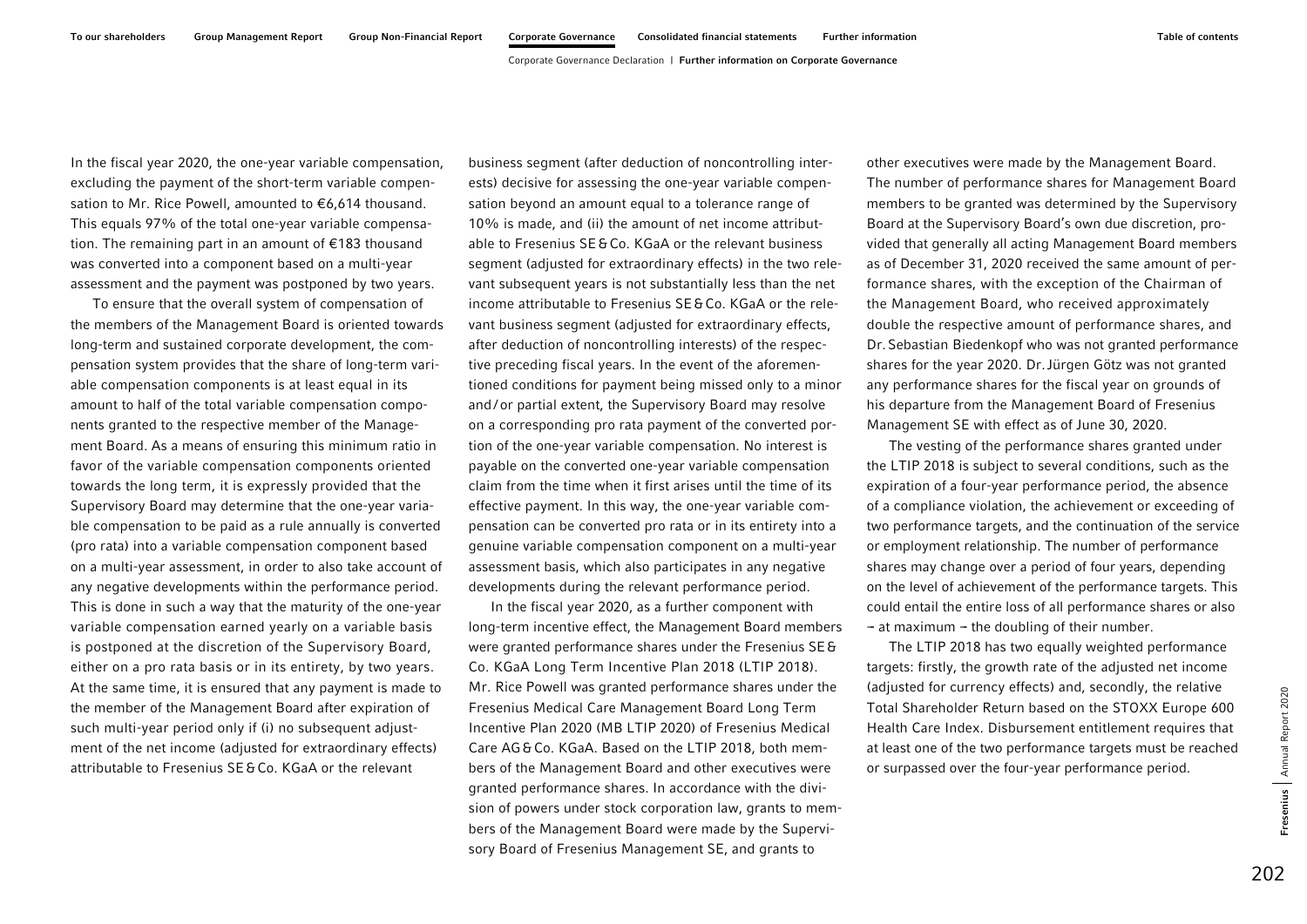For the performance target ''Net Income Growth Rate'', a level of target achievement of 100% is reached when the same is at least 8% p. a. over the four-year performance period. If the growth rate falls below or corresponds to only 5% p. a., the level of target achievement is 0%. If the growth rate is between 5% p. a. and 8% p. a., the level of target achievement is between 0% and 100%, while, where the growth rate is between 8% p. a. and 20% p. a., the level of target achievement will be between 100% and 200%. Intermediate values are calculated through linear interpolation.

The following graph shows the degree of target achievement between the threshold of 5% p. a. and the limit of 20% p. a.

# **GROWTH RATE OF** ADJUSTED GROUP NET INCOME ADJUSTED FOR CURRENCY EFFECTS



Growth rate of adjusted Group net income adjusted for currency effects

For the ''Total Shareholder Return'' performance target, a target achievement of 100% is met when the Total Shareholder Return of Fresenius SE&Co. KGaA in comparison with the Total Shareholder Return of the other companies of the STOXX Europe 600 Health Care Index achieves an average ranking within the benchmark companies, i.e., exactly in the middle (50th percentile), over the four-year performance period. If the ranking corresponds to the 25th percentile or less, the level of target achievement is 0%. Where the ranking is between the 25th percentile and the 50th percentile, the level of target achievement is between 0% and 100%; and, for a ranking between the 50th percentile and the 75th percentile, between 100% and 200%. Intermediate values will also be calculated through linear interpolation.

The degree of target achievement between the threshold at the 25th percentile and the limit at the 75th percentile is presented in the adjacent graph.

Total Shareholder Return denotes the percentage change in the stock market price within the performance period including reinvested dividends and all capital measures, whereby capital measures are to be calculated through rounding down to the fourth decimal place.

## RELATIVE TOTAL SHAREHOLDER RETURN (STOXX EUROPE 600 HEALTH CARE)



To calculate the level of overall target achievement, the level of target achievement of the two performance targets are given equal weighting. The total number of performance shares vested on each plan participant is calculated through multiplying the number of performance shares granted by the overall target achievement. Four years after the grant, the vested performance shares will be paid out in cash. The number of vested performance shares is then multiplied by the average stock exchange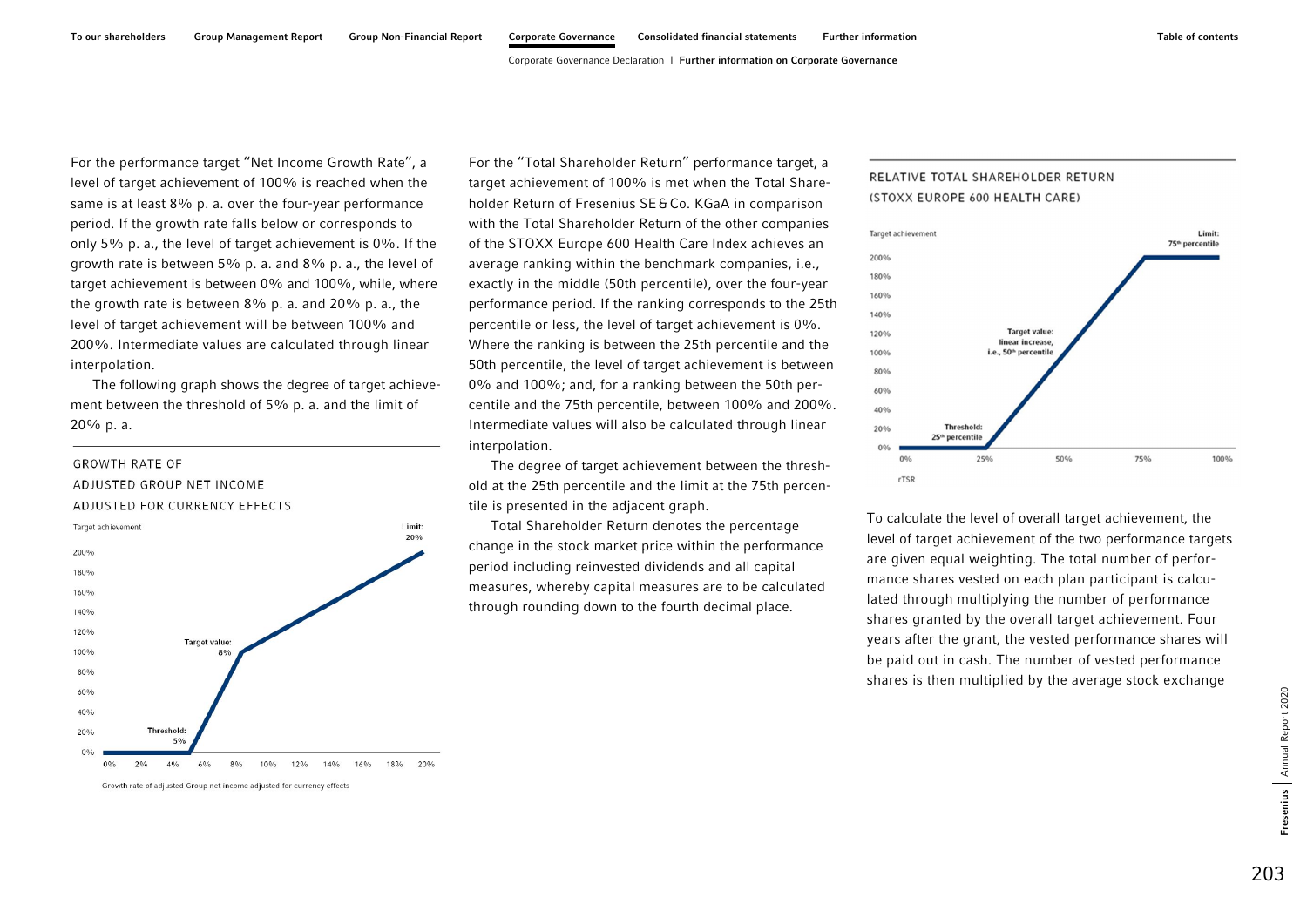price of Fresenius SE&Co. KGaA's share over a period of 60 stock exchange trading days prior to the lapse of this vesting period plus the total of the dividends per share of Fresenius SE&Co. KGaA paid by Fresenius SE&Co. KGaA between the grant date and the vesting date. The possible disbursement entitlement of a Management Board member is limited to a maximum of 250% of the grant value (cap).

In the event of violation of compliance rules, the Supervisory Board, in due exercise of its discretion, is entitled to reduce the number of performance shares vested on a member of the Management Board to zero. Furthermore, Fresenius SE&Co. KGaA is entitled to a complete or partial reimbursement in the event of violation of compliance rules in the period of three years following disbursement.

If a member of the Management Board leaves the company, the performance shares are forfeited as a matter of principle.

Until the end of the fiscal year 2017, benefits under LTIP 2013 of Fresenius SE &Co. KGaA were granted as another component with long-term incentive effect, which resulted in an inflow in the 2020 fiscal year and may result in an inflow in the future. The benefits consisted, on the one hand, of share-based compensation with cash settlement (phantom stocks) and on the other hand of stock options

on the basis of the Stock Option Plan 2013 of Fresenius SE& Co. KGaA. Based on the LTIP 2013, both members of the Management Board and other executives were granted stock options and phantom stocks. In accordance with the division of powers under stock corporation law, grants to members of the Management Board were made by the Supervisory Board of Fresenius Management SE, and grants to other executives were made by the Management Board. The number of stock options and phantom stocks for Management Board members to be granted was determined by the Supervisory Board at the Supervisory Board's own due discretion, provided that generally all Management Board members received the same amount of stock options and phantom stocks, with the exception of the Chairman of the Management Board, who received double the respective amount of stock options and phantom stocks. At the time of the grant, the participants in LTIP 2013 had the right to elect whether they wished to receive stock options and phantom stocks in a ratio of 75 : 25, or in a ratio of 50 : 50.

Exercise of the stock options and the phantom stocks granted under LTIP 2013 of Fresenius SE&Co. KGaA is subject to several conditions, such as expiry of a four-year waiting period, observance of blackout periods, achievement of the specified performance target, and continuance of the service or employment relationship. The vested stock

options can be exercised within a period of four years. The vested phantom stocks are settled on March 1 of the year following the end of the waiting period.

The amount of the cash settlement pursuant to the Phantom Stock Plan 2013 is based on the volume-weighted average market price of the share of Fresenius SE&Co. KGaA during the three months preceding the exercise date.

The respective performance target has been reached if the adjusted consolidated net income of the company (net income attributable to the shareholders of the company) has increased by a minimum of 8% per year in comparison to the previous year within the waiting period, after adjustment for foreign currency effects. The performance target has also been achieved if the average annual growth rate of the adjusted consolidated net income of the company during the four-year waiting period is at least 8%, adjusted for foreign currency effects. If, with respect to one or more of the four reference periods within the waiting period, neither the adjusted consolidated net income of the company has increased by a minimum of 8% per year in comparison to the previous year, after adjustment for foreign currency effects, nor the average annual growth rate of the adjusted consolidated net income of the company during the fouryear waiting period is at least 8%, adjusted for foreign currency effects, the respective granted stock options and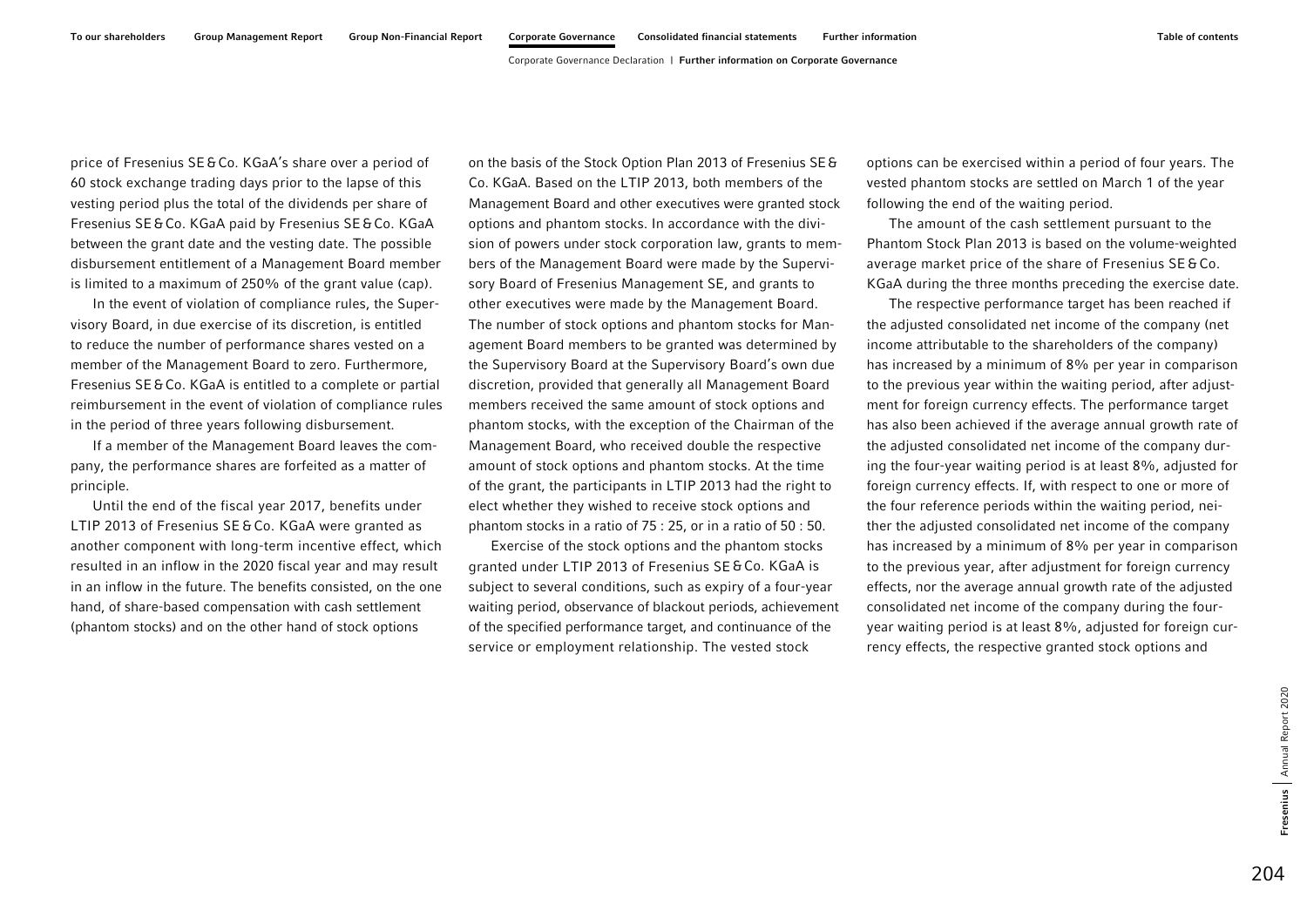phantom stocks are forfeited on a pro-rata basis according to the proportion of the performance target that has not been achieved within the waiting period, i.e., by one fourth, by two fourths, by three fourths, or completely. If a member of the Management Board leaves the company, the stock options and phantom stocks are forfeited as a matter of principle.

The principles of the LTIP 2018 and the LTIP 2013 of Fresenius SE &Co. KGaA and of the Management Board Long Term Incentive Plan 2019 (MB LTIP 2019) and the MB LTIP 2020 of Fresenius Medical Care AG&Co. KGaA are described in more detail in note 36 of the notes of the Fresenius Group, Share-based compensation plans.

Furthermore, through fiscal year 2017, the then acting members of the Management Board, with the exception of Ms. Rachel Empey and Mr. Rice Powell, were granted an entitlement to further share-based compensation with cash settlement (further phantom stocks) in the equivalent value of €100 thousand per Management Board member. With regard to the performance target and waiting period, the same conditions that pertain to the phantom stocks granted under LTIP 2013 apply to them.

For the fiscal years 2020 and 2019, the number and the value of performance shares issued and the value of the postponed performance-based compensation, is shown in the following table.

### LONG-TERM INCENTIVE COMPONENTS

|                                                   | Number   | Performance shares <sup>1</sup> | Value, $\epsilon$ in thousands |           | Postponed<br>payment of the<br>one-year variable<br>compensation<br>Value, $\epsilon$ in thousands |      | Total<br>Value, $\epsilon$ in thousands |        |
|---------------------------------------------------|----------|---------------------------------|--------------------------------|-----------|----------------------------------------------------------------------------------------------------|------|-----------------------------------------|--------|
|                                                   | 2020     | 2019                            | 2020                           | 2019      | 2020                                                                                               | 2019 | 2020                                    | 2019   |
| Stephan Sturm                                     | 59,552   | 55,115                          | 2,500                          | 2,500     | $\bf{0}$                                                                                           |      | 2,500                                   | 2,500  |
| Dr. Sebastian Biedenkopf (since December 1, 2020) |          | n.a.                            | $\bf{0}$                       | n.a.      | 50                                                                                                 | n.a. | 50                                      | n.a.   |
| Dr. Francesco De Meo                              | 30,967   | 28,660                          | 1,300                          | 1,300     | 88                                                                                                 | 103  | 1,388                                   | 1,403  |
| Rachel Empey                                      | 30,967   | 28,660                          | 1,300                          | 1,300     | $\bf{0}$                                                                                           |      | 1,300                                   | 1,300  |
| Dr. Jürgen Götz (up to June 30, 2020)             | $\Omega$ | 28,660                          | $\bf{0}$                       | 1,300     | 0                                                                                                  |      | 0                                       | 1,300  |
| Mats Henriksson                                   | 30,967   | 28,660                          | 1,300                          | 1,300     | 45                                                                                                 | 69   | 1,345                                   | 1,369  |
| <b>Rice Powell</b>                                | 35,030   | 25,127                          | 2,170                          | $2,232^2$ | $\bf{0}$                                                                                           | 0    | 2,170                                   | 2,232  |
| Dr. Ernst Wastler                                 | 30,967   | 28,660                          | 1,300                          | 1,300     | $\mathbf{0}$                                                                                       |      | 1,300                                   | 1,300  |
| Total                                             | 218,450  | 223,542                         | 9,870                          | 11,232    | 183                                                                                                | 172  | 10,053                                  | 11,404 |

<sup>1</sup> The amounts comprise all performance shares including performance shares and share based awards of Fresenius Medical Care AG&Co. KGaA that were granted in 2020 and 2019.

<sup>2</sup> With regard to the comparability of the amounts reported for 2019 with those for the fiscal year, it should be noted that the contractually agreed compensation payments in U.S. dollar for Mr. Rice Powell

may be subject to fluctuations in the exchange rate. The U.S. dollar amounts were translated using the closing price on the day on which the performance shares in question were granted.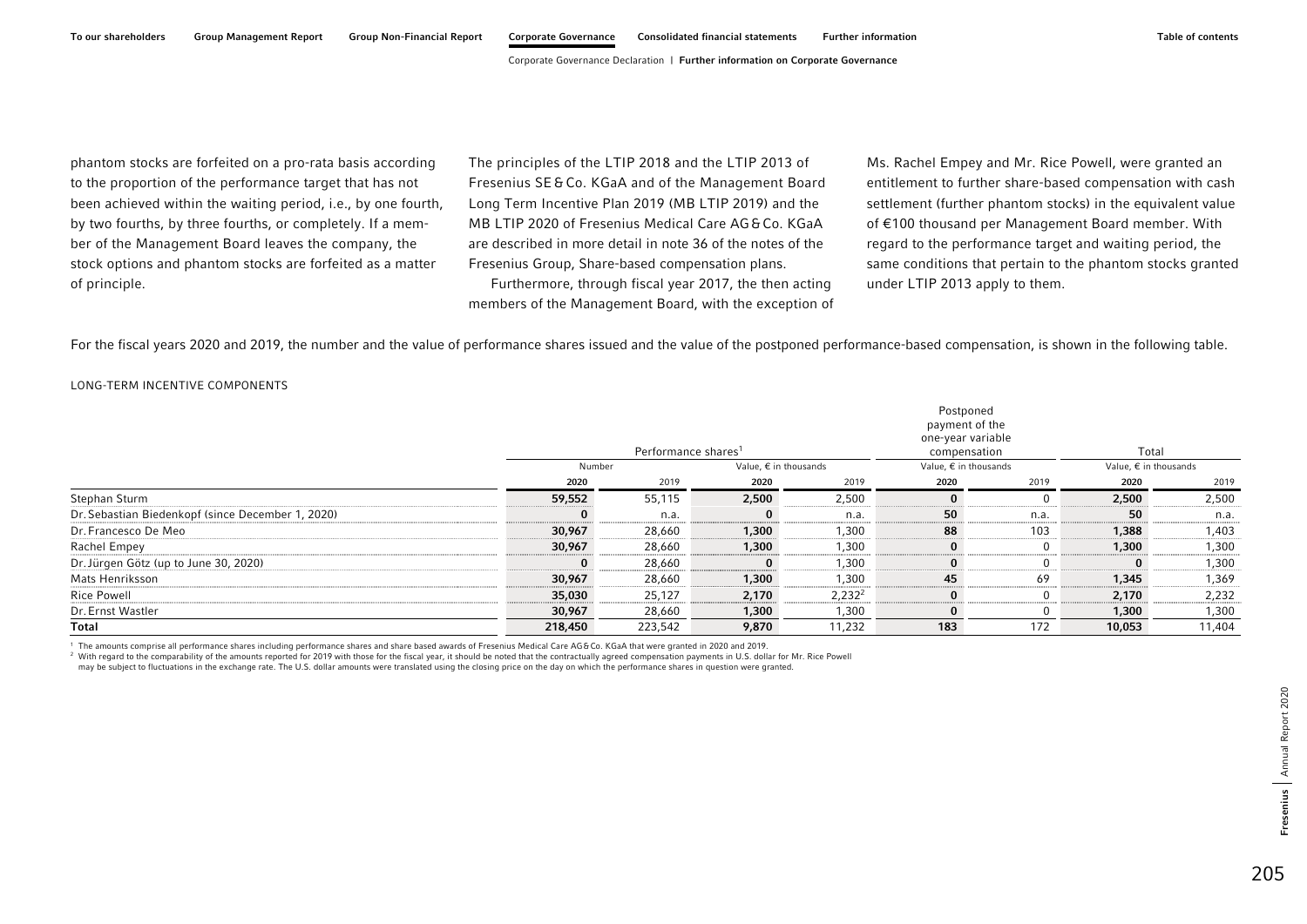The stated values for the year 2020 correspond to the fair value of the performance shares at the time of grant, namely a value of €41.98 per performance share of Fresenius SE&Co. KGaA and a value of US\$72.17 per performance share of Fresenius Medical Care AG&Co. KGaA

(2019: €45.36 per performance share of Fresenius SE&Co. KGaA and US\$69.71 per performance share of Fresenius Medical Care AG&Co. KGaA).

At the end of the fiscal year 2020, the members of the Management Board held a total of 467,335 performance shares (2019: 331,849) and 43,150 phantom stocks (2019:

138,385) of Fresenius SE &Co. KGaA and 97,213 performance shares (2019: 92,700) of Fresenius Medical Care AG &Co. KGaA. Furthermore, they held a total of 890,156 stock options (2019: 1,434,375) of Fresenius SE&Co. KGaA as well as 224,100 stock options (2019: 256,781) of Fresenius Medical Care AG & Co. KGaA.

The development and the status of the stock options of the Management Board in the fiscal year 2020 are shown in the following table:

|                                          | Stephan<br>Sturm | Dr. Francesco<br>De Meo | Rachel<br>Empey | Mats<br>Henriksson | Rice<br>Powell <sup>1</sup> | Dr. Ernst<br>Wastler | Total <sup>2</sup> |
|------------------------------------------|------------------|-------------------------|-----------------|--------------------|-----------------------------|----------------------|--------------------|
| Options outstanding on January 1, 2020   |                  |                         |                 |                    |                             |                      |                    |
| Number                                   | 371,250          | 247,500                 | 28,125          | 247,500            | 256,781                     | 270,000              | 1,164,375          |
| Average exercise price in $\epsilon$     | 61.03            | 61.65                   | 64.69           | 56.15              | 66.06                       | 56.97                | 59.27              |
| Options exercised during the fiscal year |                  |                         |                 |                    |                             |                      |                    |
| Number                                   |                  | 0                       |                 | 0                  | 32,681                      | 0                    |                    |
| Average exercise price in $\epsilon$     |                  |                         |                 |                    | 52.99                       |                      | 0                  |
| Average stock price in $\epsilon$        |                  |                         |                 |                    | 72.00                       |                      | 0                  |
| Options forfeited during the fiscal year |                  |                         |                 |                    |                             |                      |                    |
| Number                                   | 101,250          | 50,625                  | 21,094          | 50,625             | $\Omega$                    | 50,625               | 274,219            |
| Average exercise price in $\epsilon$     | 74.77            | 74.77                   | 64.69           | 74.77              | n.a.                        | 74.77                | 73.79              |
| Options outstanding on December 31, 2020 |                  |                         |                 |                    |                             |                      |                    |
| Number                                   | 270,000          | 196,875                 | 7,031           | 196,875            | 224,100                     | 219,375              | 890,156            |
| Average exercise price in $\epsilon$     | 55.88            | 58.27                   | 64.69           | 51.36              | 67.97                       | 52.87                | 54.74              |
| Average remaining life in years          | 2.8              | 2.9                     | 4.9             | 2.4                | 2.2                         | 2.5                  | 2.6                |
| Range of                                 | 33.10            | 36.92                   |                 | 33.10              |                             | 33.10                | 33.10              |
| exercise prices in $\epsilon$            | to 74.77         | to 74.77                | 64.69           | to 74.77           | 49.93 to 76.99              | to 74.77             | to 74.77           |
| Exercisable options on December 31, 2020 |                  |                         |                 |                    |                             |                      |                    |
| Number                                   | 236,250          | 180,000                 |                 | 180,000            | 224,100                     | 202,500              | 798,750            |
| Average exercise price in $\epsilon$     | 53.18            | 56.73                   |                 | 49.17              | 67.97                       | 51.04                | 52.53              |

<sup>1</sup> Mr. Rice Powell holds stock options under the Fresenius Medical Care AG&Co. KGaA Stock Option Plan 2011.

<sup>2</sup> Only stock options of Fresenius SE&Co. KGaA, excluding stock options of Mr. Rice Powell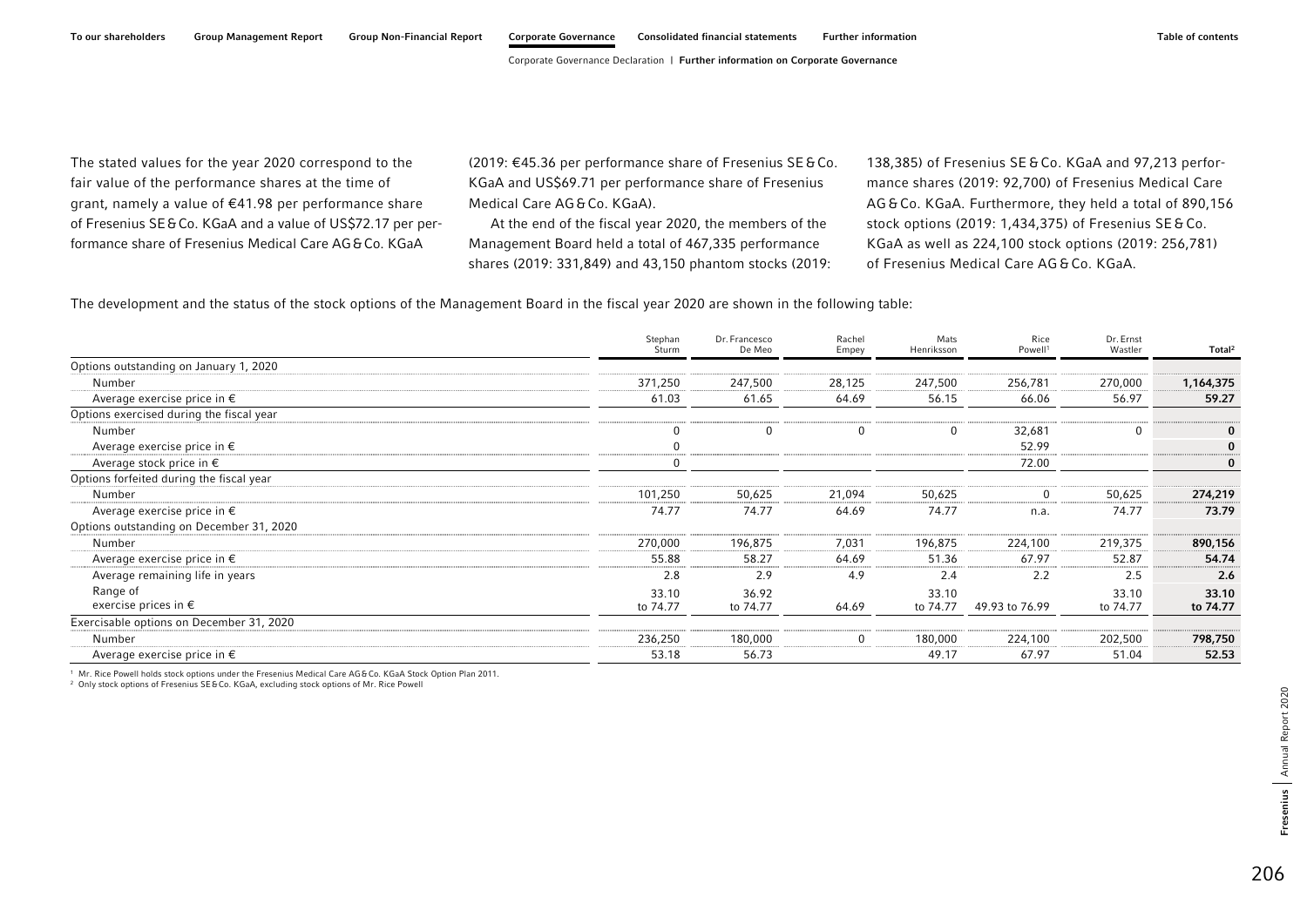### The following table shows the total compensation of the Management Board of the general partner of Fresenius SE&Co. KGaA for the years 2020 and 2019:

|                                                   |        | Cash compensation<br>(without long-term<br>incentive components) | Long-term<br>incentive components |                    | Total compensation<br>(including long-term<br>incentive components) |        |
|---------------------------------------------------|--------|------------------------------------------------------------------|-----------------------------------|--------------------|---------------------------------------------------------------------|--------|
|                                                   | 2020   | 2019                                                             | 2020                              | 2019               | 2020                                                                | 2019   |
| Stephan Sturm                                     | 3,020  | 3,021                                                            | 2,500                             | 2,500              | 5,520                                                               | 5,521  |
| Dr. Sebastian Biedenkopf (since December 1, 2020) | 54     | n.a.                                                             | 50                                | n.a.               | 104                                                                 | n.a.   |
| Dr. Francesco De Meo                              | 2,059  | 2,065                                                            | 1,388                             | 1,403              | 3,447                                                               | 3,468  |
| Rachel Empey                                      | 1,699  | 1,610                                                            | 1,300                             | 1,300              | 2,999                                                               | 2,910  |
| Dr. Jürgen Götz (up to June 30, 2020)             | 766    | 1,505                                                            | $\bf{0}$                          | 1,300              | 766                                                                 | 2,805  |
| Mats Henriksson                                   | 2,093  | 2,143                                                            | 1,345                             | 1,369              | 3,438                                                               | 3,512  |
| <b>Rice Powell</b>                                | 3,932  | $3,566^1$                                                        | 2,170                             | 2,232 <sup>1</sup> | 6,102                                                               | 5,7981 |
| Dr. Ernst Wastler                                 | 1,394  | 1,558                                                            | 1,300                             | 1,300              | 2,694                                                               | 2,858  |
| Total                                             | 15,017 | 15,468                                                           | 10,053                            | 11,404             | 25,070                                                              | 26,872 |

With regard to the comparability of the amounts reported with those for the fiscal year, it should be noted that the contractually agreed compensation benefits in U.S. dollar for Mr. Rice Powell may be subject to fluctuati granted under the MB LTIP 2020 (for the fiscal year) and under the MB LTIP 2019 (for 2019) were translated using the closing price on the day on which the performance shares in question were granted.

The entitlement to cash payment of a share-based compensation (performance shares and phantom stocks) only arises after the expiry of a four-year vesting period, just as stock options can only be exercised after a vesting period of four

years. Their value is recognized over the vesting period as expense in the respective fiscal year. The expenses and income attributable to the fiscal years 2020 and 2019 are stated in the following table. In the case of Dr.Jürgen Götz, the values for 2020 include adjustments to the expenses of previous years for the stock options, phantom stocks and performance shares that were forfeited due to his departure.

#### EXPENSES/INCOME FOR LONG-TERM INCENTIVE COMPONENTS

|                                                   | Performance shares/<br>Phantom stocks | Stock options      | Total expenses/income for<br>share-based compensation |       |          |       |  |
|---------------------------------------------------|---------------------------------------|--------------------|-------------------------------------------------------|-------|----------|-------|--|
| $\epsilon$ in thousands                           | 2020                                  | 2019               | 2020                                                  | 2019  | 2020     | 2019  |  |
| Stephan Sturm                                     | $-556$                                | 913                | $-650$                                                | 909   | $-1,206$ | 1,822 |  |
| Dr. Sebastian Biedenkopf (since December 1, 2020) |                                       | n.a.               | 0                                                     | n.a.  | $\bf{0}$ | n.a.  |  |
| Dr. Francesco De Meo                              | $-323$                                | 569                | $-287$                                                | 616   | $-610$   | 1,185 |  |
| Rachel Empey                                      | $-180$                                | 223                | $-135$                                                | 75    | $-315$   | 298   |  |
| Dr. Jürgen Götz (up to June 30, 2020)             | $-912$                                | 650                | $-2.433$                                              | 568   | $-3,345$ | 1,218 |  |
| Mats Henriksson                                   | $-344$                                | 713                | $-338$                                                | 482   | $-682$   | 1,195 |  |
| <b>Rice Powell</b>                                | 2,666                                 | 2,588 <sup>1</sup> | $\bf{0}$                                              | 327   | 2,666    | 2,915 |  |
| Dr. Ernst Wastler                                 | $-330$                                | 650                | $-287$                                                | 568   | $-617$   | 1,218 |  |
| Total                                             | 21                                    | 6,306              | $-4,130$                                              | 3,545 | $-4,109$ | 9,851 |  |

<sup>1</sup> Includes expenses for performance shares, phantom stocks and share based awards of Fresenius Medical Care AG&Co. KGaA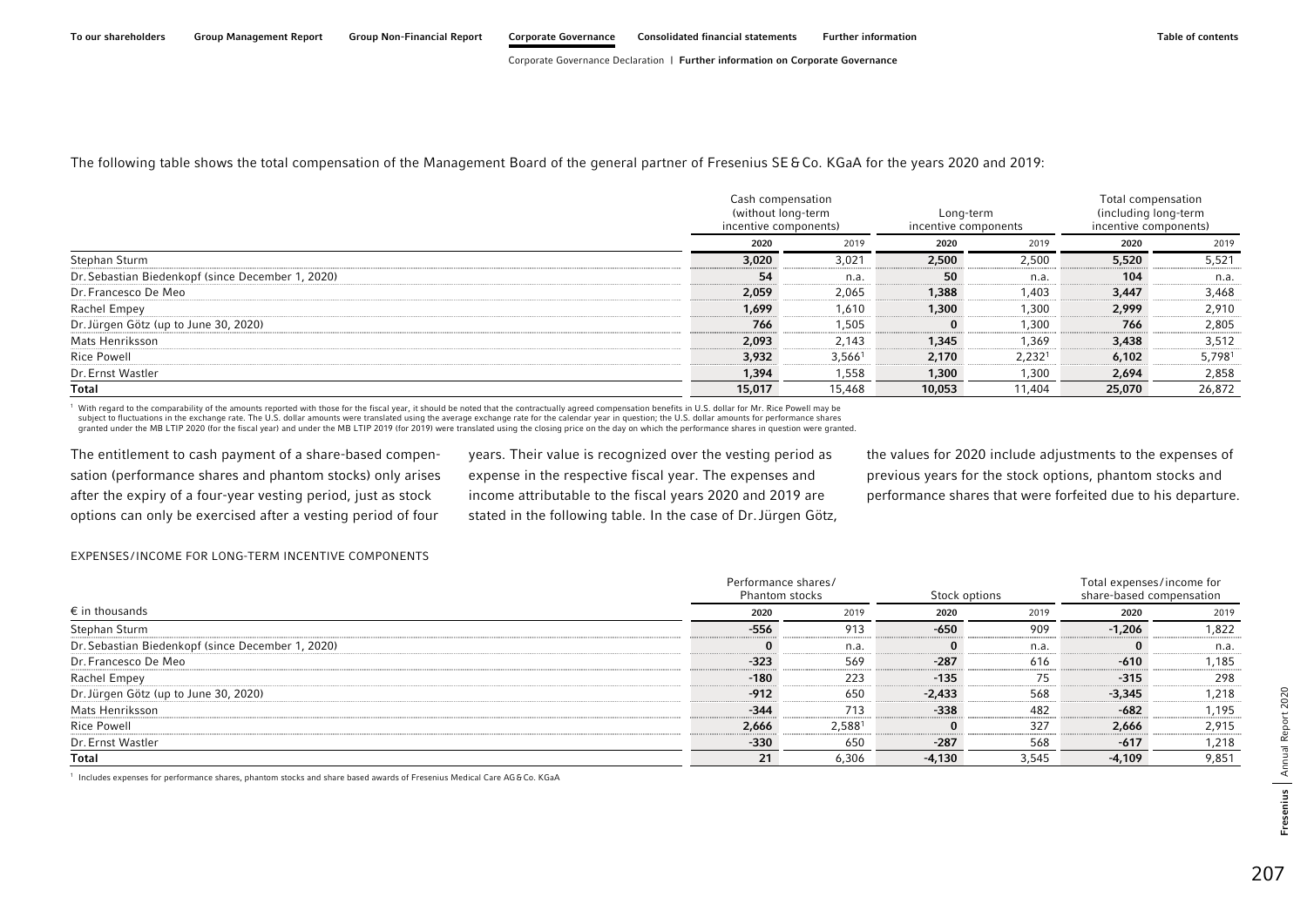The short-term performance-based compensation is limited in its amount. As regards stock options, phantom stocks and performance shares, there are contractually agreed limitation possibilities. This makes it possible to adequately take account in particular of those extraordinary developments that are not in any relevant proportion to the performance of the Management Board.

With regard to the compensation granted to the members of the Management Board starting fiscal year 2018, the service agreements with Fresenius Management SE provide for a cap regarding both every single variable compensation amount and overall compensation. Furthermore, they include an allocation cap in the amount of €6,000 thousand for Ms. Rachel Empey, Dr.Francesco De Meo, Dr.Jürgen Götz (Management Board member until June 30, 2020), Mr. Mats Henriksson, and Dr.Ernst Wastler and €9,000 thousand for Mr. Stephan Sturm.

The compensation of Dr.Sebastian Biedenkopf (Management Board member since December 1, 2020) is based on the revised compensation system for members of the Management Board entered into effect on January 1, 2021. For the period from December 1, 2020 to December 31, 2020, the compensation components granted to Dr.Sebastian Biedenkopf were contractually fixed. With regard to the

compensation granted to Mr. Rice Powell, the Fresenius Medical Care compensation system, which was amended with effect as of January 1, 2020, stipulates a maximum amount of total compensation (maximum compensation) of €12.000 thousand (or US\$13.434 thousand.

Under the compensation system, the amount of the fixed and the total compensation of the members of the Management Board was, and will be, assessed giving particular regard to the relevant comparison values of other DAX companies and similar companies of comparable size and performance from the relevant industrial sector.

## COMMITMENTS TO MEMBERS OF THE MANAGEMENT BOARD IN THE EVENT OF THE TERMINATION OF THEIR APPOINTMENT

There are individual contractual pension commitments for the Management Board members Mr. Stephan Sturm, Dr.Francesco De Meo, and Rachel Empey based on their service agreements with the general partner of Fresenius SE&Co. KGaA. The member of the Management Board, Dr.Jürgen Götz, who retired on June 30, 2020, is entitled to an individual pension commitment on the basis of his terminated service agreement with the general partner of Fresenius SE&Co. KGaA. The Management Board member Dr.Ernst Wastler has a pension commitment from VAMED Aktiengesellschaft, Vienna; Fresenius SE&Co. KGaA has issued a guarantee for the commitments thereunder. The Management Board member Mr. Mats Henriksson has an individual contractual pension commitment from Fresenius Kabi AG. The Management Board member Mr. Rice Powell has received an individual contractual pension commitment from Fresenius Medical Care Management AG. Furthermore, he has acquired non-forfeitable entitlements from participating in pension plans for employees of Fresenius Medical Care North America, and during the fiscal year 2020, he participated in the U.S.-based 401(k) Savings Plan. This plan generally enables employees in the United States to invest part of their gross income into retirement plans. The Management Board member Dr. Sebastian Biedenkopf does not have a pension commitment. With regard to the pension commitments for acting Management Board members as of December 31 of the fiscal year, the Fresenius Group had pension obligations of €46,446 thousand as of December 31, 2020 (2019: €46,870 thousand). The additions to pension liability in the fiscal year 2020 amounted to -€424 thousand (2019: €9,988 thousand).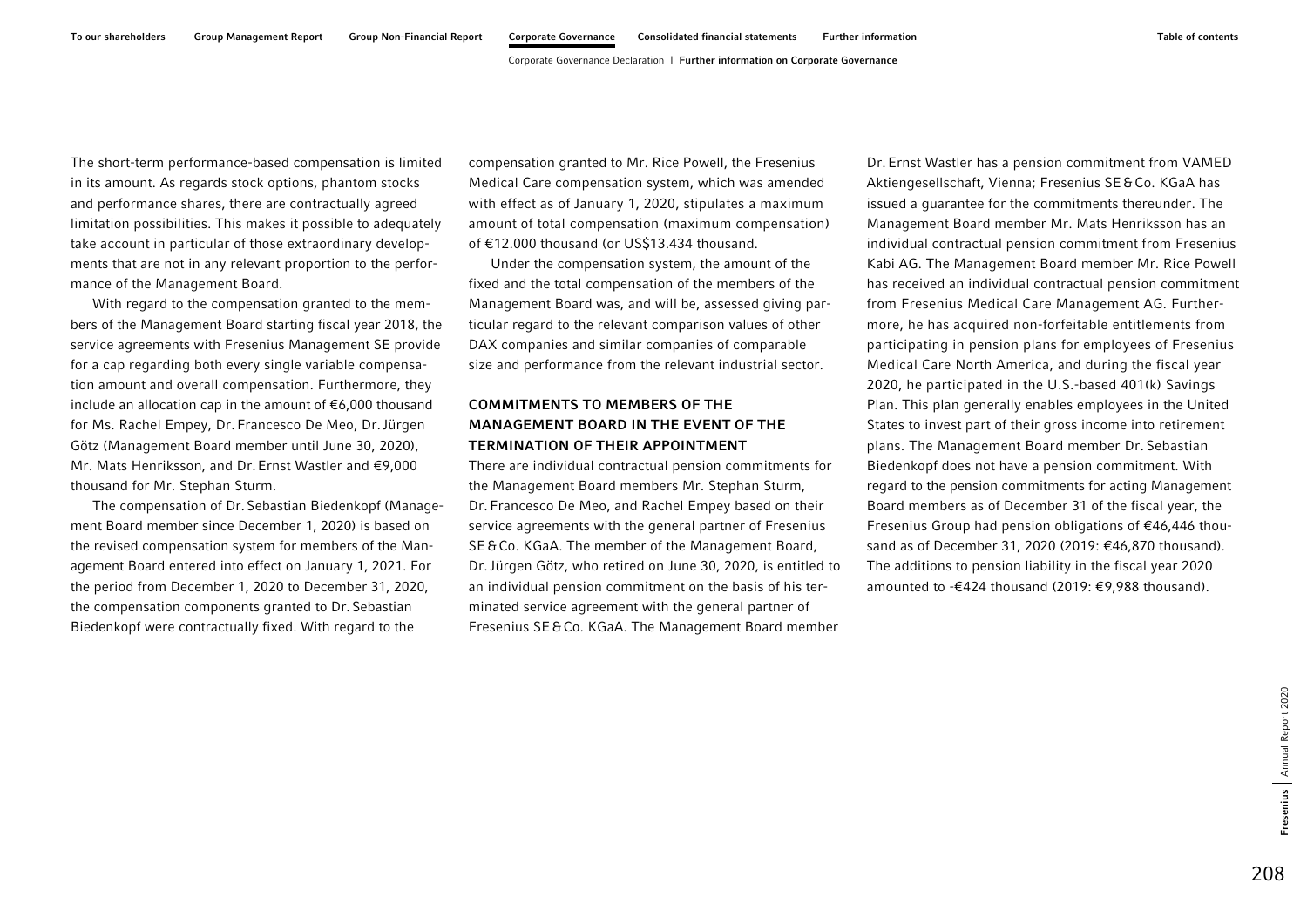#### The pension commitments are as follows:

| $\epsilon$ in thousands                           | As of<br>January 1, 2020 | Additions | As of<br>December 31, 2020 |
|---------------------------------------------------|--------------------------|-----------|----------------------------|
| Stephan Sturm                                     | 8,259                    | 457       | 8,716                      |
| Dr. Sebastian Biedenkopf (since December 1, 2020) | n.a.                     |           | $\mathbf{0}$               |
| Dr. Francesco De Meo                              | 4,816                    | $-1,107$  | 3,709                      |
| Rachel Empey                                      |                          | 1,150     | 1,150                      |
| Dr. Jürgen Götz (up to June 30, 2020)             | 4,176                    | $-11$     | 4,165                      |
| Mats Henriksson                                   | 6,733                    | 20        | 6,753                      |
| <b>Rice Powell</b>                                | 16,249                   | $-1,522$  | 14,727                     |
| Dr. Ernst Wastler                                 | 6,637                    | 589       | 7,226                      |
| <b>Total</b>                                      | 46,870                   | -424      | 46,446                     |

As of December 31, 2020, the settlement amount of the pension obligation under the German Commercial Code totaled €38,558 thousand (previous year: €36,720 thousand). Thereof attributable to<br>Mr. Stephan Sturm €7,291 thousa to Mr. Rice Powell €12.791 thousand and to Dr.Ernst Wastler €5,639 thousand. No pension obligations in the fiscal year and in the previous year are attributable to Dr.Sebastian Biedenkopf.

Each of the pension commitments provides for a pension and survivor benefit, depending on the amount of the most recent fixed compensation, from the 63rd year of life (or 65th year for Mr. Rice Powell), or, in the case of termination because of professional or occupational incapacity, from the time of ending active work.

The pension's starting percentage of 30% of the last fixed compensation increases with every full year of service as a Management Board member by 1.5 percentage points, 45% being the attainable maximum.

Current pensions increase according to legal requirements (Section 16 of the German law to improve company pension plans, BetrAVG).

30% of the gross amount of any post-retirement income from an occupation of the Management Board member is offset against the pension for professional or occupational incapacity.

In the event of the death of one of the Management Board members, the surviving spouse receives a pension equivalent to 60% of the pension entitlement accruing at the time of death. In addition, biological children of the deceased Management Board member and/or, in individual cases, biological children of the deceased Management Board member's spouse who were adopted by the deceased Management Board member as children, receive an orphan's pension equivalent to 20% of the pension entitlement accruing at the time of death until completion of their vocational training, but at the most until the age of 25 years. However, all surviving dependents' pensions are capped at an aggregate 90% of the Management Board member's pension entitlement.

If a Management Board member's service as a member of the Management Board of Fresenius Management SE (or Mr. Rice Powell as a member of the Management Board of Fresenius Medical Care Management AG) ends before the age of 63 years (or 65 years for Mr. Rice Powell) for reasons other than professional or occupational incapacity, the rights to the said pension benefits vest, but the pension payable upon the occurrence of a pensionable event is reduced pro rata according to the actual length of service as a Management Board member compared to the potential length of service until the age of 63 years (or 65 years for Mr. Rice Powell).

The pension commitment for Dr.Ernst Wastler provides for a normal pension, a professional incapacity pension, and a widow's and orphan's pension. The normal pension is payable at the earliest at the age of 62 years. The pension benefits are equivalent to 1.2% per year of service based on the last fixed compensation, with a cap of 40%. The widow's pension (60%) and the orphan's pension (20% each) are capped in aggregate at not more than Dr.Ernst Wastler's pension entitlement at the time of death. Pensions, retirement, and other benefits from third parties are set off against the pension benefit if the credited periods of service overlap.

The Management Board member Mr. Mats Henriksson has solely a pension commitment from Fresenius Kabi AG from the period of his previous service as simple member of the Management Board of Fresenius Kabi AG. This pension commitment remained unaffected by the service agreement with Fresenius Management SE, beginning on January 1, 2013. It is based on the pension policy of the Fresenius companies, and provides for retirement, incapacity, and survivors' pensions. It does not set forth any deduction of other income or pension benefits. The widow's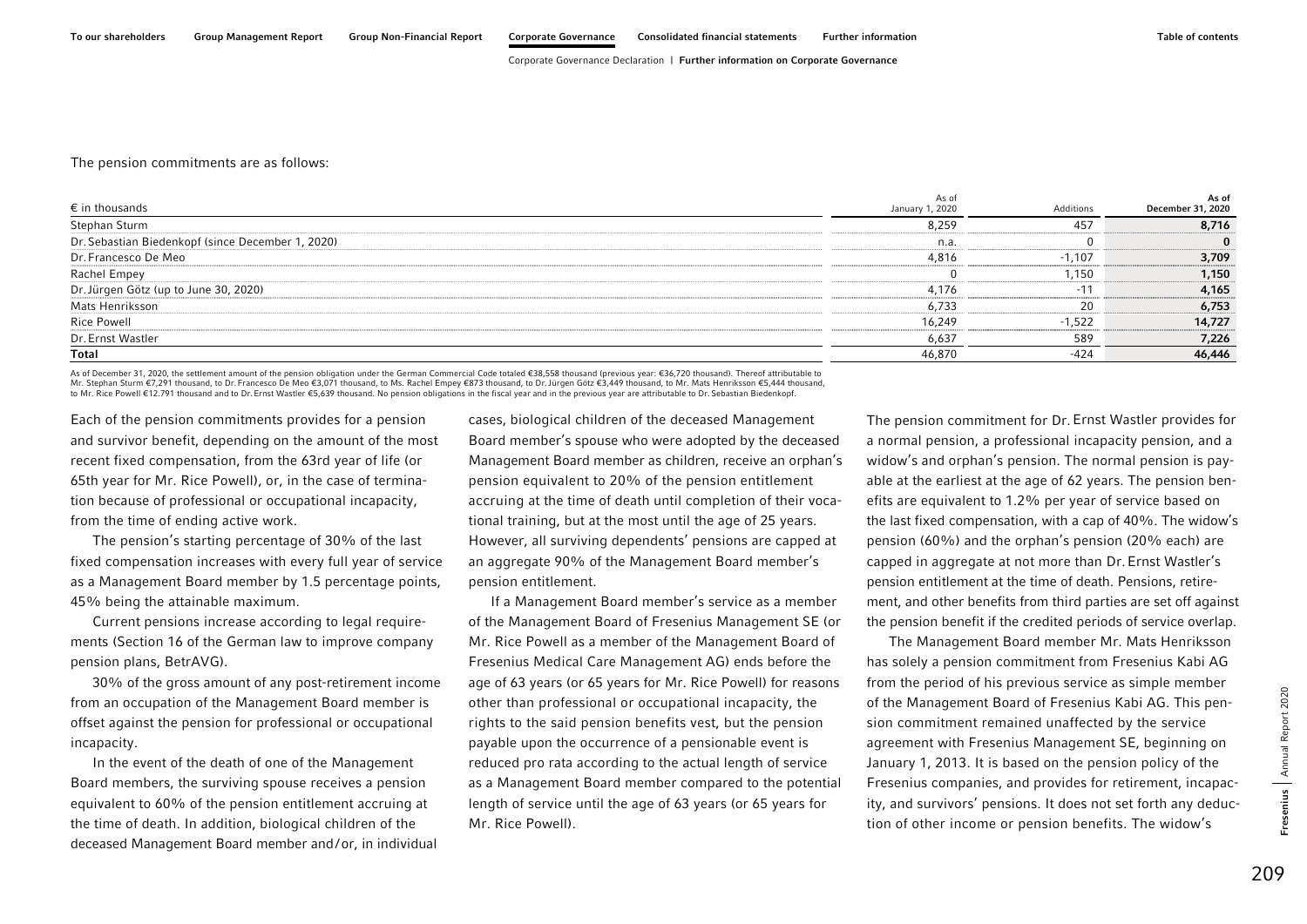pension amounts to 60% of the incapacity or retirement pension to be granted at the time of death; the orphan's pension amounts to 10% (half-orphans) or 20% (orphans) of the incapacity or retirement pension to be granted at the time of death. The total entitlements of widows and orphans are limited to 100% of Mr. Mats Henriksson's pension entitlements.

A post-employment non-competition covenant was agreed upon for all Management Board members. If such a covenant becomes applicable, the Management Board members receive a waiting allowance that is generally equivalent to half of the sum of the most recently received fixed compensation and the minimum amount of bonus for each year of respective application of the non-competition covenant, up to a maximum of two years.

The service agreements of the Management Board members do not contain any explicit provision for the event of a change of control.

Payments in the event of premature termination of a member's services for the Management Board, including fringe benefits, are limited to two years' compensation, at maximum no more than the compensation due for the remaining term of the respective service agreement (severance payment cap).

No severance payments will be due in the event of termination of the service agreement for cause on grounds attributable to the relevant member of the Management Board. The calculation of the severance payment cap is

based on the total compensation within the meaning of Section 285 No. 9a of the German Commercial Code (HGB) for the past fiscal year as well as the anticipated total compensation for the fiscal year in which the termination occurs (whereby only the non-performance-based compensation components are taken into account for the calculation of the relevant annual compensation of Mr. Rice Powell).

In the event of termination of his employment, Dr.Ernst Wastler is entitled to a severance payment based on contractual agreements with VAMED Aktiengesellschaft. The severance payment stipulates entitlement to a payment that depends on the length of service and amounts to a maximum of one year's gross compensation (within the meaning of Section 23 of the Austrian Salaried Employees Act). With regard to the severance payment entitlement of Dr.Ernst Wastler, a severance payment provision of €1,283 thousand (IFRS DBO (defined benefit obligation)) is in place as of December 31 of the fiscal year.

### MISCELLANEOUS

All members of the Management Board have received individual contractual commitments for the continuation of their compensation in the event of sickness for a maximum period of 12 months, provided that, after 6 months of sickness-related absence, any insurance benefits that may be paid are to be deducted from such continued compensation. In the event of death of a member of the Management Board, the surviving dependents will receive three monthly payments after the month in which the death occurred, at maximum, however, until the expiry of the respective employment agreement.

During the fiscal year 2020, no loans or advance payment on future compensation components were granted to any member of the Management Board of Fresenius Management SE.

Fresenius SE&Co. KGaA undertook to indemnify the Management Board members, to the legally permitted extent, against any claims that may be asserted against them in the course of their service for the company and its affiliated Group companies to the extent that such claims exceed their liability under German law. To cover such obligations, the company purchased a directors' &officers' insurance, the deductible complying with the requirements of stock corporation law. The indemnification covers the period during which the respective member of the Management Board holds office, as well as any claim in this regard after termination of the service on the Management Board.

Based on pension commitments to former members of the Management Board, €1,147 thousand were paid in the fiscal year 2020 (2019: €1,154 thousand). The benefit obligation for these persons amounted to €23,867 thousand (2019: €24,863 thousand).

In the fiscal year 2019, €568 thousand were paid to Dr.Ben Lipps as a result of a consultancy agreement entered into with Fresenius Medical Care Management AG. Also in 2019, an amendment to the agreement was made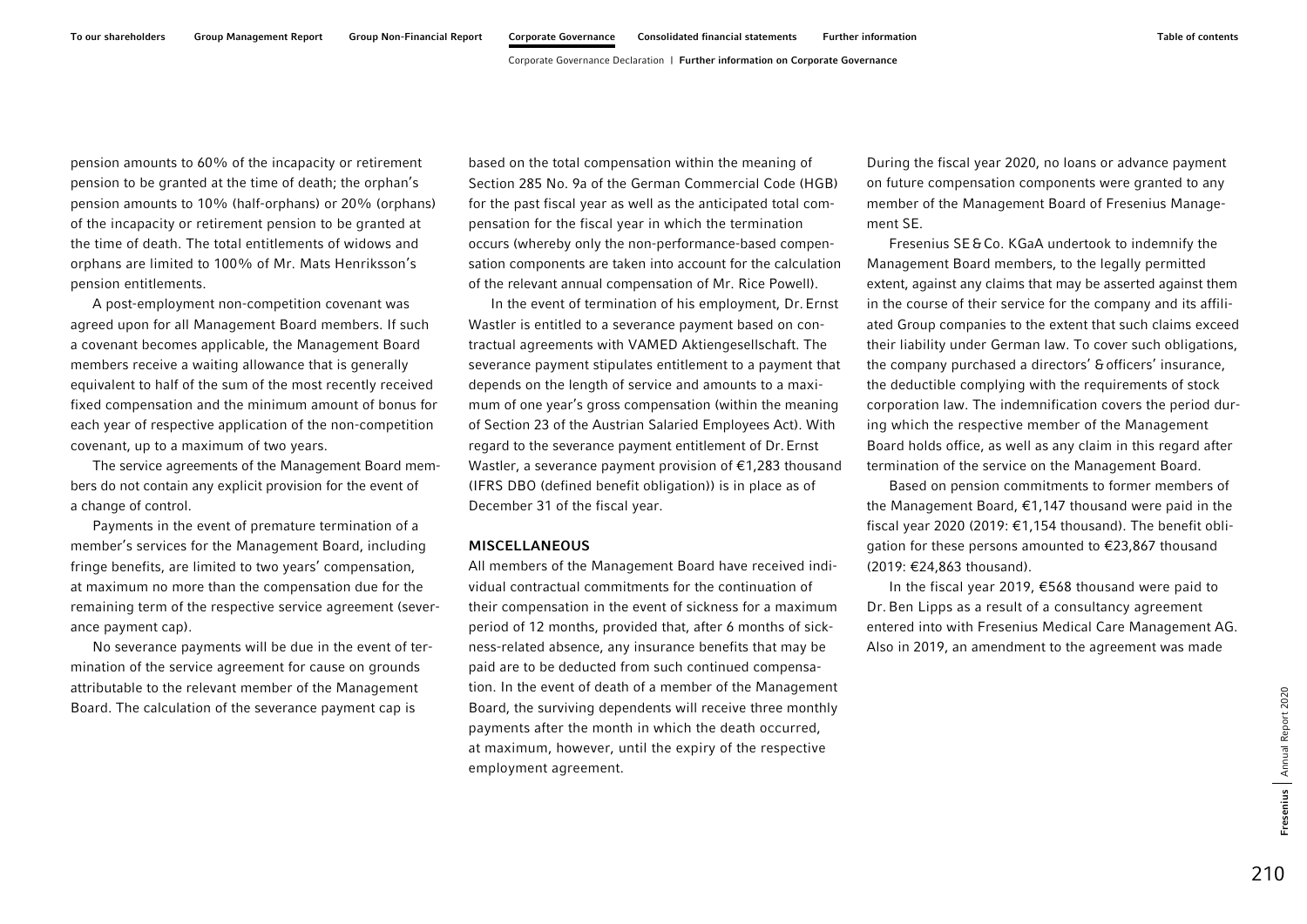which provided for a one-off payment of €1,129 thousand for the remaining term of the agreement until 2021. This payment was made in the fiscal year 2019 as well. All payments for services to be performed by him under the consulting agreement have thus been made.

Due to the post-employment non-competition covenant applicable following his departure on June 30, 2020, Dr.Jürgen Götz obtained a waiting allowance of €303 thousand for the period from July 1, 2020 to December 31, 2020.

## REVISION OF THE COMPENSATION SYSTEM FOR MEMBERS OF THE MANAGEMENT BOARD

The Supervisory Board attaches great importance to good corporate governance  $-$  also with regard to Management Board compensation. This includes ensuring an effective incentive system that is in line with the market. For this reason, in the 2020fiscal year, the Supervisory Board dealt intensively with the system for compensating the members of the Management Board of the general partner, continuously and closely monitored the ongoing development of the standards of good corporate governance, and identified suitable measures for adapting the existing compensation arrangements. On the basis of intensive discussions  $$ also with external stakeholders  $-$  and the provisions of the German Stock Corporation Act as amended by the Act

Implementing the Second Shareholder Rights Directive and the recommendations of the German Corporate Governance Code as amended on December 16, 2019, the system for the compensation of the members of the Management Board of the general partner was comprehensively revised.

The Supervisory Board is convinced that the changes to the compensation system will make a significant contribution to creating greater incentives to harmonize the longterm strategic business alignment even more closely with the changing interests of the shareholders of the company, while giving due consideration to the changed regulatory environment. Furthermore, the basic system for compensating the members of the Management Board was adjusted, its complexity reduced and the performance-related nature of the variable compensation enhanced.

The company's commitment to environmental, social and governance (ESG) aspects will be reinforced by the introduction of ESG performance targets to the compensation of the Management Board. The guaranteed payment of short-term variable compensation will be abolished in order to further enhance the performance-related nature of the compensation system, thereby giving due consideration to a key concern of our shareholders. Short-term variable compensation will be fully variabilized, as a result of which the new compensation system will be significantly aligned

to the company's performance through the significant share of variable compensation. In the future, malus and clawback clauses will also be implemented to the shortterm variable compensation in line with the LTIP 2018. Furthermore, the new compensation system stipulates mandatory share retention rules that will give a further boost to share ownership and an ownership culture. The possibility of paying a discretionary special payment (discretionary bonus) is expressly excluded. In addition, the company pension scheme will be decoupled from the basic compensation; for newly appointed members of the Management Board it will be structured as a defined contribution plan. In addition, a maximum compensation will be fixed for each Management Board member, which will cover all compensation components.

The comprehensively revised system for compensating the members of the Management Board of the general partner is to be submitted for approval to the Annual General Meeting of the company on May 21, 2021, in accordance with the provisions of the German Stock Corporation Act as amended by the Act Implementing the Second Shareholder Rights Directive and will apply from the fiscal year 2021 onward.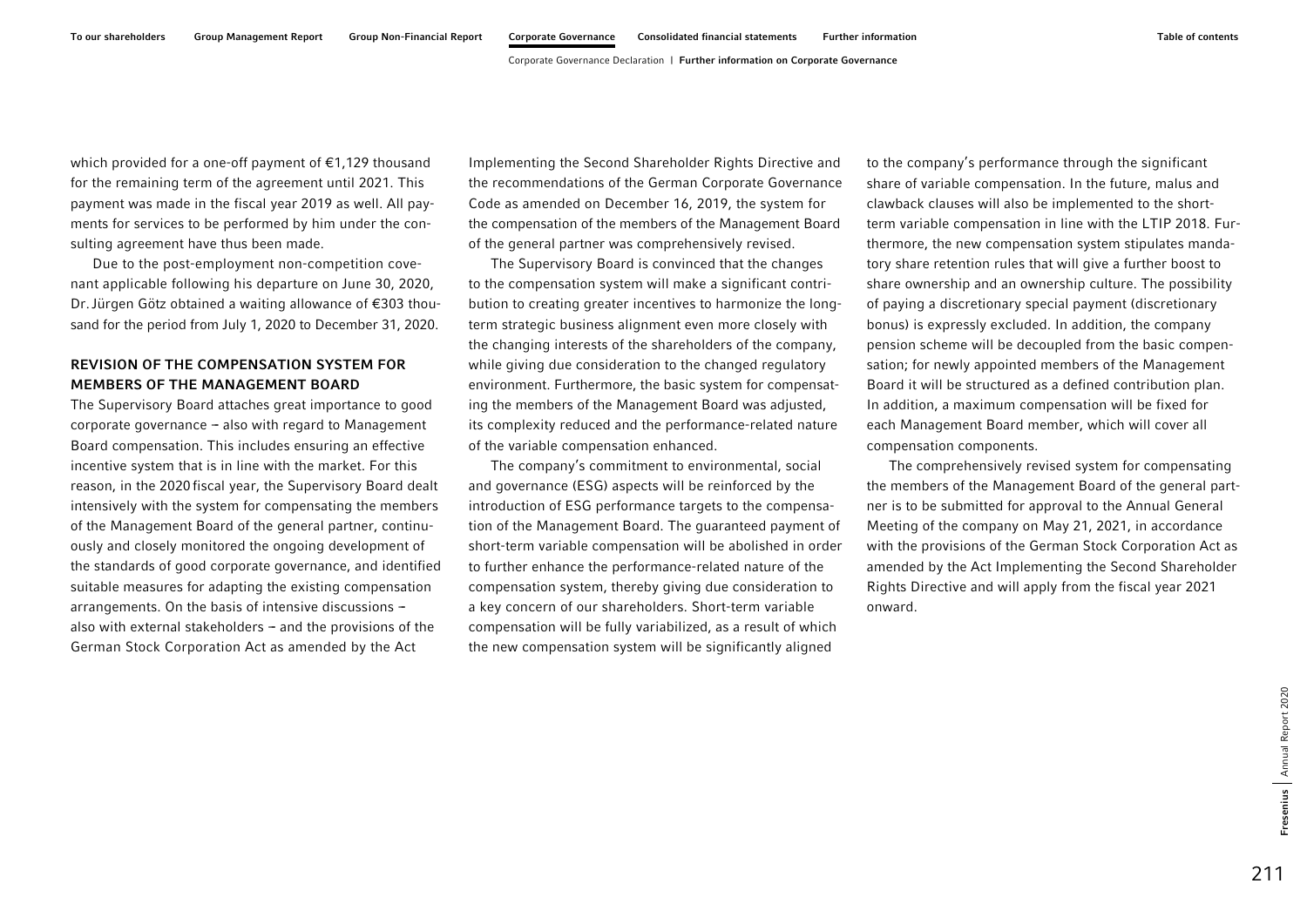# TABLES DISPLAYING THE VALUE OF BENEFITS GRANTED AND ALLOCATIONS

The German Corporate Governance Code dated February 7, 2017, stipulated that specific information shall be presented in the compensation report pertaining to the benefits granted for the year under review as well as the allocations and service costs in/for the year under review. The model tables provided in the appendix of the German Corporate

Governance Code in the stated version shall be used to present the information.

The following tables contain disclosures on both the value of the benefits granted and on the allocations. They conform to the structure and to the specification of the model tables of the German Corporate Governance Code as amended on February 7, 2017, to enable the best possible comparability with the previous year's figures. The table displaying allocations additionally shows the allocation for

the fiscal year, that is, without multi-year variable compensation/ components with long-term incentive effect. This illustrates clearly which allocation is to be attributed to the activity in the respective year under review and which allocation results from the compensation components that were granted in the previous reporting year  $-$  or even several years. Through differentiation, the comparability of the respective development in compensation is also increased.

|                                                                                 |          | <b>Stephan Sturm</b><br>Chairman of the<br>Management Board<br>(since July 1, 2016)<br>Board member since<br>January 1, 2005 |              |       |      | Dr. Sebastian Biedenkopf<br>Chief Legal, Compliance<br>and Insurance Officer,<br>and Labor Relations Director<br>Board member since<br>December 1, 2020 |              |      | Dr. Francesco De Meo<br><b>CEO Fresenius Helios</b><br>Board member since<br>January 1, 2008 |              |              |       | <b>Rachel Empey</b><br><b>Chief Financial Officer</b><br>Board member since<br>August 1, 2017 |                |              |       |
|---------------------------------------------------------------------------------|----------|------------------------------------------------------------------------------------------------------------------------------|--------------|-------|------|---------------------------------------------------------------------------------------------------------------------------------------------------------|--------------|------|----------------------------------------------------------------------------------------------|--------------|--------------|-------|-----------------------------------------------------------------------------------------------|----------------|--------------|-------|
| Benefits granted<br>Value $\epsilon$ in thousands                               | 2020     | 2020<br>min.                                                                                                                 | 2020<br>max. | 2019  | 2020 | 2020<br>min.                                                                                                                                            | 2020<br>max. | 2019 | 2020                                                                                         | 2020<br>min. | 2020<br>max. | 2019  | 2020                                                                                          | 2020<br>min.   | 2020<br>max. | 2019  |
| Fixed compensation                                                              | 1,100    | 1,100                                                                                                                        | 1,100        | 1,100 | 50   | 50                                                                                                                                                      | 50           | n.a. | 630                                                                                          | 630          | 630          | 630   | 704                                                                                           | 704            | 704          | 600   |
| Fringe benefits                                                                 | 82       | 82                                                                                                                           | 82           | 55    | 4    |                                                                                                                                                         |              | n.a. | 41                                                                                           | 41           | 41           | 32    | 196                                                                                           | 196            | 196          | 198   |
| Total non-performance-based compensation                                        | 1,182    | 1,182                                                                                                                        | 1,182        | 1,155 | 54   | 54                                                                                                                                                      | 54           | n.a. | 671                                                                                          | 671          | 671          | 662   | 900                                                                                           | 900            | 900          | 798   |
| One-year variable compensation <sup>1</sup>                                     | 1,838    | 1,750                                                                                                                        | 2,300        | 1,866 | 0    | 0                                                                                                                                                       | 0            | n.a. | 1,388                                                                                        | 1,050        | 1,750        | 1,403 | 799                                                                                           | 760            | 1,000        | 812   |
| Multi-year variable compensation/<br>components with long-term incentive effect | 2,500    |                                                                                                                              | 6,250        | 2,500 | 50   | 50                                                                                                                                                      | 50           | n.a. | 1,388                                                                                        | $\Omega$     | 3,250        | 1,403 | 1,300                                                                                         | $\Omega$       | 3,250        | 1,300 |
| Thereof postponed<br>one-year variable compensation                             | $\bf{0}$ |                                                                                                                              | n.a.         | 0     | 50   | 50                                                                                                                                                      | 50           |      | 88                                                                                           | $\mathbf 0$  | n.a.         | 103   | $\mathbf{0}$                                                                                  | 0              | n.a.         | 0     |
| Thereof performance shares (LTIP 2018)<br>(five-year term)                      | 2,500    |                                                                                                                              | 6,250        | 2,500 | 0    | $\Omega$                                                                                                                                                |              |      | 1,300                                                                                        | $\mathbf 0$  | 3,250        | 1,300 | 1,300                                                                                         | $\overline{0}$ | 3,250        | 1,300 |
| Total non-performance-based and<br>performance-based compensation               | 5,520    | 2,932                                                                                                                        | 9,732        | 5,521 | 104  | 104                                                                                                                                                     | 104          | n.a. | 3,447                                                                                        | 1,721        | 5,671        | 3,468 | 2,999                                                                                         | 1,660          | 5,150        | 2,910 |
| Service cost                                                                    | 541      | 541                                                                                                                          | 541          | 468   | 0    | $\Omega$                                                                                                                                                | $\Omega$     | n.a. | 391                                                                                          | 391          | 391          | 336   | 1,150                                                                                         | 1,150          | 1,150        | 0     |
| Value of benefits granted <sup>2</sup>                                          | 6,061    | 3,473                                                                                                                        | 10,273       | 5,989 | 104  | 104                                                                                                                                                     | 104          | n.a. | 3,838                                                                                        | 2,112        | 6,062        | 3,804 | 4,149                                                                                         | 2,810          | 6,300        | 2,910 |

<sup>1</sup> For the one-year variable compensation, there are no target values or comparable values for Board members who receive their compensation from Fresenius Management SE. The one-year variable compensation is calculated on For this reason, the allocation from the one-year variable compensation is stated for the years 2020 and 2019.

<sup>2</sup> Furthermore, an allocation cap in the amount of €6,000 thousand for Ms. Rachel Empey, Dr. Francesco De Meo, Dr. Jürgen Götz, Mr. Mats Henriksson, and Dr. Ernst Wastler and €9,000 thousand for Mr. Stephan Sturm applies €12,000 thousand (or US\$13,434 thousand) under the Fresenius Medical Care compensation system, as amended with effect from January 1, 2020, shall apply to Mr. Rice Powell.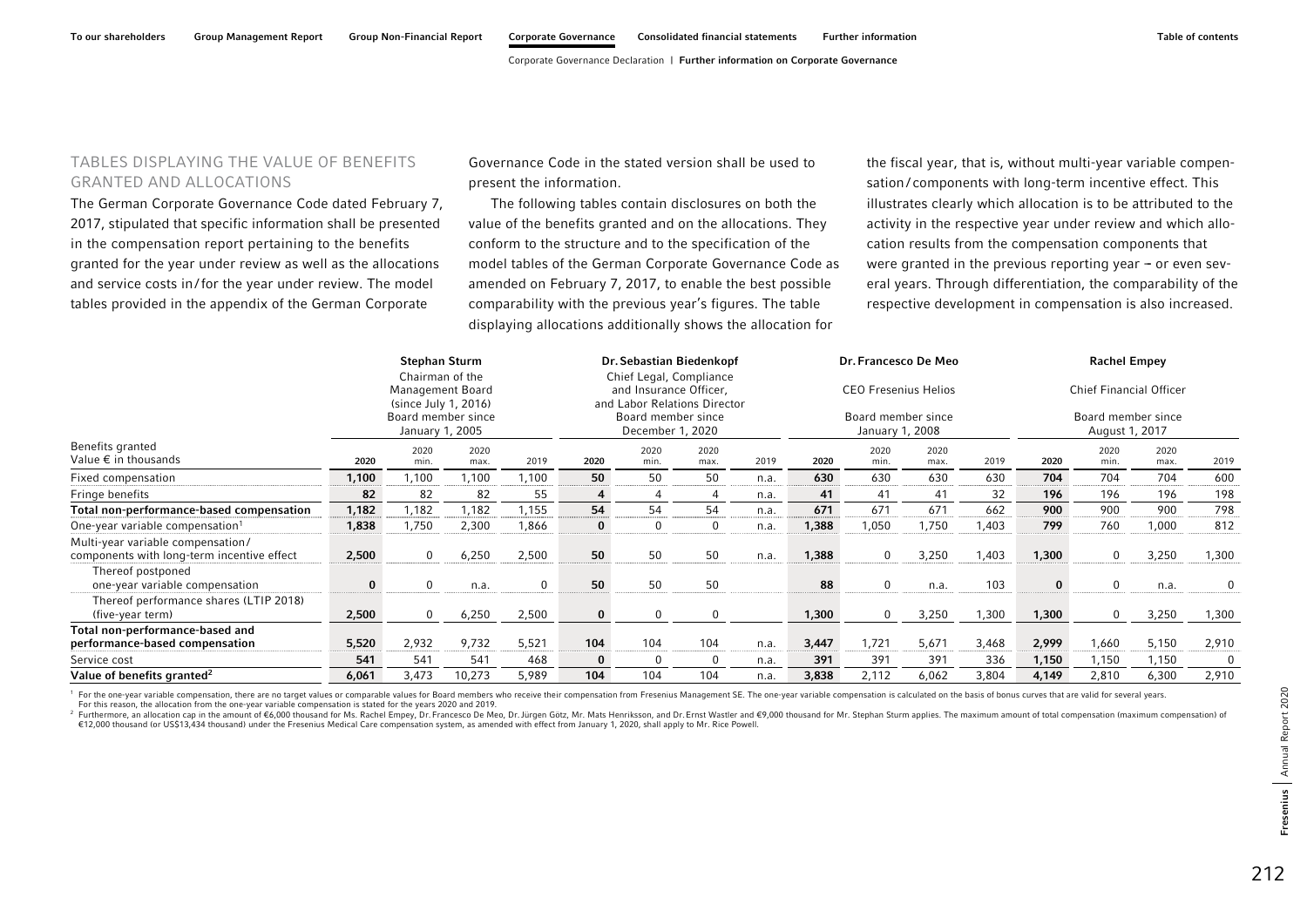|                                                                                 |       | Dr. Jürgen Götz<br>(up to June 30, 2020)<br>Board member since<br>July 1, 2007 | Chief Legal and Compliance Officer,<br>and Labor Relations Director |          |       | <b>Mats Henriksson</b><br>CEO Fresenius Kabi<br>Board member since<br>January 1, 2013 |              |       | <b>Rice Powell</b><br><b>CEO Fresenius Medical Care</b><br>Board member since<br>January 1, 2013 |              |              |                    |          | Dr. Ernst Wastler<br><b>CEO Fresenius Vamed</b><br>Board member since<br>January 1, 2008 |              |       |  |  |
|---------------------------------------------------------------------------------|-------|--------------------------------------------------------------------------------|---------------------------------------------------------------------|----------|-------|---------------------------------------------------------------------------------------|--------------|-------|--------------------------------------------------------------------------------------------------|--------------|--------------|--------------------|----------|------------------------------------------------------------------------------------------|--------------|-------|--|--|
| Benefits granted<br>Value € in thousands                                        | 2020  | 2020<br>min.                                                                   | 2020<br>max.                                                        | 2019     | 2020  | 2020<br>min.                                                                          | 2020<br>max. | 2019  | 2020                                                                                             | 2020<br>min. | 2020<br>max. | 20192              | 2020     | 2020<br>min.                                                                             | 2020<br>max. | 2019  |  |  |
| Fixed compensation                                                              | 255   | 255                                                                            | 255                                                                 | 510      | 660   | 660                                                                                   | 660          | 660   | 1,769                                                                                            | 1,769        | 1,769        | 1,340              | 550      | 550                                                                                      | 550          | 550   |  |  |
| Fringe benefits                                                                 | 36    | 36                                                                             | 36                                                                  | 45       | 88    | 88                                                                                    | 88           | 114   | 429                                                                                              | 429          | 429          | 256                | 75       | 75                                                                                       | 75           | 76    |  |  |
| Total non-performance-based compensation                                        | 291   | 291                                                                            | 291                                                                 | 555      | 748   | 748                                                                                   | 748          | 774   | 2,198                                                                                            | 2,198        | 2,198        | 1,596              | 625      | 625                                                                                      | 625          | 626   |  |  |
| One-year variable compensation <sup>1</sup>                                     | 475   | 350                                                                            | 475                                                                 | 950      | 1,345 | 1,300                                                                                 | 1,800        | 1,369 | 1,857                                                                                            | 0            | 2,228        | 2,211              | 769      | 650                                                                                      | 950          | 932   |  |  |
| Multi-year variable compensation/<br>components with long-term incentive effect |       | 0                                                                              | $\mathbf 0$                                                         | 1,300    | 1,345 | $\mathbf{0}$                                                                          | 3,250        | 1,369 | 2,170                                                                                            | 0            | 9,361        | 2,232 <sup>3</sup> | 1,300    | $\mathbf{0}$                                                                             | 3,250        | 1,300 |  |  |
| Thereof postponed<br>one-year variable compensation                             |       | $\Omega$                                                                       | n.a.                                                                | $\Omega$ | 45    | $\Omega$                                                                              | n.a.         | 69    |                                                                                                  |              |              |                    | $\bf{0}$ | $\Omega$                                                                                 | n.a.         | 0     |  |  |
| Thereof performance shares (LTIP 2018)<br>(five-year term)                      |       |                                                                                | $\mathbf{0}$                                                        | 1,300    | 1,300 | $\mathbf{0}$                                                                          | 3,250        | 1,300 |                                                                                                  |              |              |                    | 1,300    | $\mathbf{0}$                                                                             | 3,250        | 1,300 |  |  |
| Total non-performance-based and<br>performance-based compensation               | 766   | 641                                                                            | 766                                                                 | 2,805    | 3,438 | 2,048                                                                                 | 5,798        | 3,512 | 6,225                                                                                            | 2,198        | 13,787       | 6,039              | 2,694    | 1,275                                                                                    | 4,825        | 2,858 |  |  |
| Service cost                                                                    | 292   | 292                                                                            | 292                                                                 | 251      | 252   | 252                                                                                   | 252          | 216   | $\bf{0}$                                                                                         |              |              | 828                | 189      | 189                                                                                      | 189          | 153   |  |  |
| Value of benefits granted <sup>4</sup>                                          | 1,058 | 933                                                                            | 1,058                                                               | 3,056    | 3,690 | 2,300                                                                                 | 6,050        | 3,728 | 6,225                                                                                            | 2,198        | 13,787       | 6,867              | 2,883    | 1,464                                                                                    | 5,014        | 3,011 |  |  |

<sup>1</sup> For the one-year variable compensation, there are no target values or comparable values for Board members who receive their compensation from Fresenius Management SE. The one-year variable compensation is calculated on For this reason, the allocation from the one-year variable compensation is stated for the years 2020 and 2019.

<sup>2</sup> With regard to the comparability of the amounts reported with those for the fiscal year, it should be noted that the contractually agreed compensation benefits in U.S. dollar for Mr. Rice Powell may be subject to fluct exchange rate for the calendary was in question; the U.S. dollar amounts for performance shares granted under the MB LTIP 2020 (for the fiscal year) and under the MB LTIP 2019 (for 2019) were translated using the closing p

3 Mr. Rice Powell was granted share-based payments from the programs of Fresenius Medical Care AG&Co. KGaA as follows:

in 2020: €2,170 thousand from the Management Board Long Term Incentive Plan 2020

in 2019: €657 thousand from the Share Based Award and €1,575 thousand from the Management Board Long Term Incentive Plan 2019

4 Furthermore, an allocation cap in the amount of €6,000 thousand for Ms. Rachel Empey, Dr. Francesco De Meo, Dr. Jürgen Götz, Mr. Mats Henriksson, and Dr. Ernst Wastler and €9,000 thousand for Mr. Stephan Sturm applies. €12,000 thousand (or US\$13,434 thousand) under the Fresenius Medical Care compensation system, as amended with effect from January 1, 2020, shall apply to Mr. Rice Powell.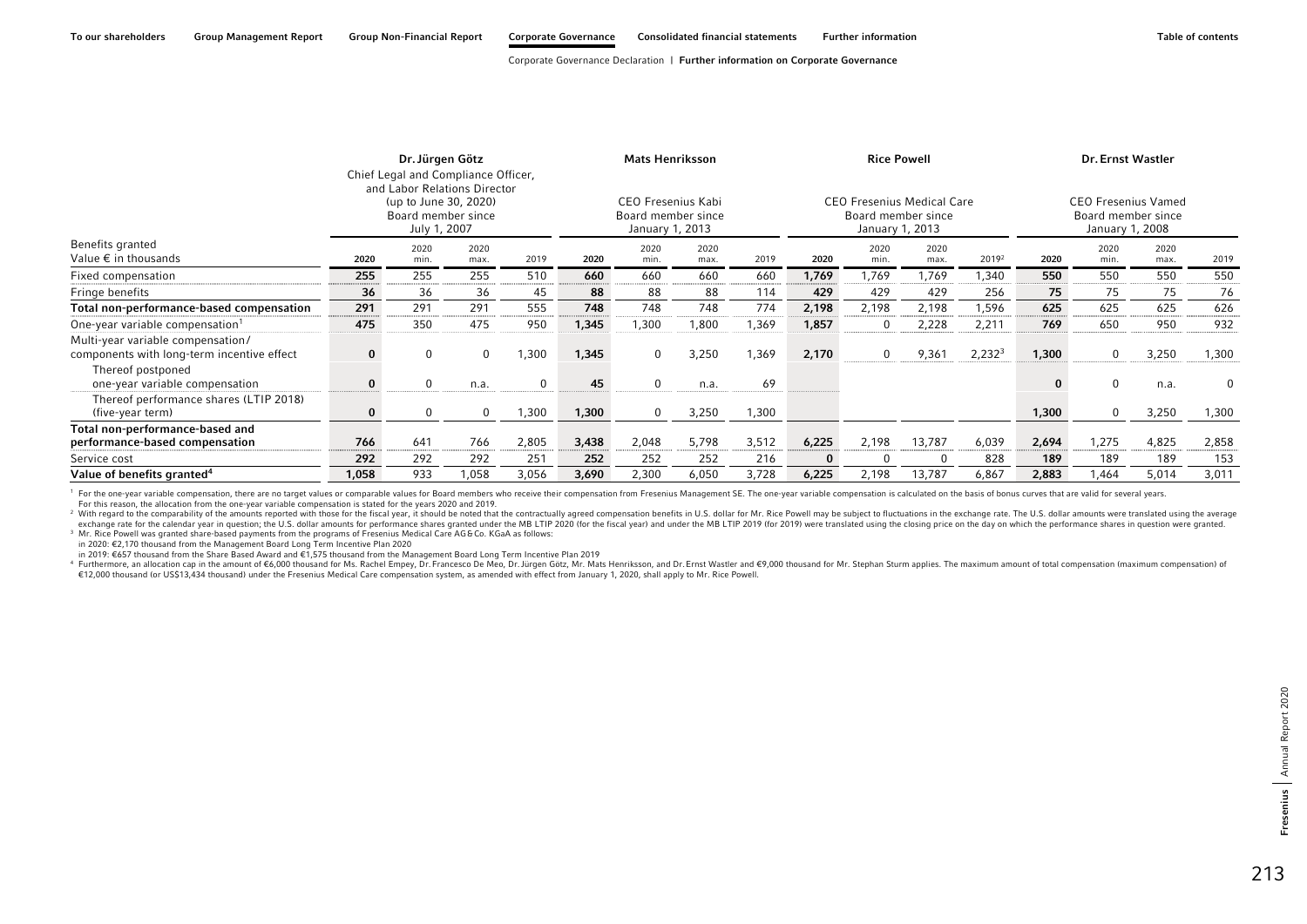|                                                                                                      | <b>Stephan Sturm</b><br>Chairman of the  |             | Dr. Sebastian Biedenkopf<br>Chief Legal, Compliance    |      | Dr. Francesco De Meo                  |             | <b>Rachel Empey</b>                  |                |  |
|------------------------------------------------------------------------------------------------------|------------------------------------------|-------------|--------------------------------------------------------|------|---------------------------------------|-------------|--------------------------------------|----------------|--|
|                                                                                                      | Management Board<br>(since July 1, 2016) |             | and Insurance Officer.<br>and Labor Relations Director |      | <b>CEO Fresenius Helios</b>           |             | <b>Chief Financial Officer</b>       |                |  |
|                                                                                                      | Board member since<br>January 1, 2005    |             | Board member since<br>December 1, 2020                 |      | Board member since<br>January 1, 2008 |             | Board member since<br>August 1, 2017 |                |  |
| <b>Allocations</b>                                                                                   |                                          |             |                                                        |      |                                       |             |                                      |                |  |
| Value € in thousands                                                                                 | 2020                                     | 2019        | 2020                                                   | 2019 | 2020                                  | 2019        | 2020                                 | 2019           |  |
| Fixed compensation                                                                                   | 1,100                                    | 1,100       | 50                                                     | n.a. | 630                                   | 630         | 704                                  | 600            |  |
| Fringe benefits                                                                                      | 82                                       | 55          | $\overline{4}$                                         | n.a. | 41                                    | 32          | 196                                  | 198            |  |
| Total non-performance-based                                                                          |                                          |             |                                                        |      |                                       |             |                                      |                |  |
| compensation                                                                                         | 1,182                                    | 1,155       | 54                                                     | n.a. | 671                                   | 662         | 900                                  | 798            |  |
| One-year variable compensation                                                                       | 1,838                                    | 1,866       | $\bf{0}$                                               | n.a. | 1,388                                 | 1,403       | 799                                  | 812            |  |
| Multi-year variable compensation/                                                                    |                                          |             |                                                        |      |                                       |             |                                      |                |  |
| components with long-term incentive effect                                                           | 633                                      | 2,524       | $\bf{0}$                                               | n.a. | 506                                   | 654         | $\bf{0}$                             | $\mathbf 0$    |  |
| Thereof postponed one-year variable compensation                                                     |                                          |             |                                                        |      | 148                                   |             |                                      |                |  |
| Thereof Stock Option Plan 2008                                                                       |                                          |             |                                                        |      |                                       |             |                                      |                |  |
| (five-year term)                                                                                     |                                          |             |                                                        |      |                                       |             |                                      |                |  |
| Issue 2012                                                                                           |                                          | 1,870       |                                                        |      |                                       |             |                                      |                |  |
| Thereof Stock Option Plan 2013                                                                       |                                          |             |                                                        |      |                                       |             |                                      |                |  |
| (five-year term)                                                                                     |                                          |             |                                                        |      |                                       |             |                                      |                |  |
| Issue 2013                                                                                           |                                          |             |                                                        |      |                                       |             |                                      |                |  |
| Thereof Phantom Stock Plan 2013                                                                      |                                          |             |                                                        |      |                                       |             |                                      |                |  |
| (five-year term)                                                                                     |                                          |             |                                                        |      |                                       |             |                                      |                |  |
| Issue 2014                                                                                           |                                          | 523         |                                                        |      |                                       | 523         |                                      |                |  |
| Issue 2015                                                                                           | 550                                      |             |                                                        |      | 275                                   |             |                                      |                |  |
| Thereof further phantom stocks                                                                       |                                          |             |                                                        |      |                                       |             |                                      |                |  |
| Issue 2014                                                                                           |                                          | 131         |                                                        |      |                                       | 131         |                                      |                |  |
| Issue 2015                                                                                           | 83                                       |             |                                                        |      | 83                                    |             |                                      |                |  |
| Other                                                                                                | $\bf{0}$                                 | $\mathbf 0$ | $\bf{0}$                                               | n.a. | $\bf{0}$                              | $\mathbf 0$ | $\bf{0}$                             | $\overline{0}$ |  |
| Total non-performance-based and                                                                      |                                          |             |                                                        |      |                                       |             |                                      |                |  |
| performance-based compensation                                                                       | 3,653                                    | 5,545       | 54                                                     | n.a. | 2,565                                 | 2,719       | 1,699                                | 1,610          |  |
| Service cost                                                                                         | 541                                      | 468         | $\bf{0}$                                               | n.a. | 391                                   | 336         | 1,150                                | $\overline{0}$ |  |
| Allocation including multi-year variable compensation/<br>components with long-term incentive effect | 4,194                                    | 6,013       | 54                                                     | n.a. | 2,956                                 | 3,055       | 2,849                                | 1,610          |  |
| Allocation for the year under review<br>(not including multi-year variable compensation/             |                                          |             |                                                        |      |                                       |             |                                      |                |  |
| components with long-term incentive effect)                                                          | 3,561                                    | 3,489       | 54                                                     | n.a. | 2,450                                 | 2,401       | 2,849                                | 1,610          |  |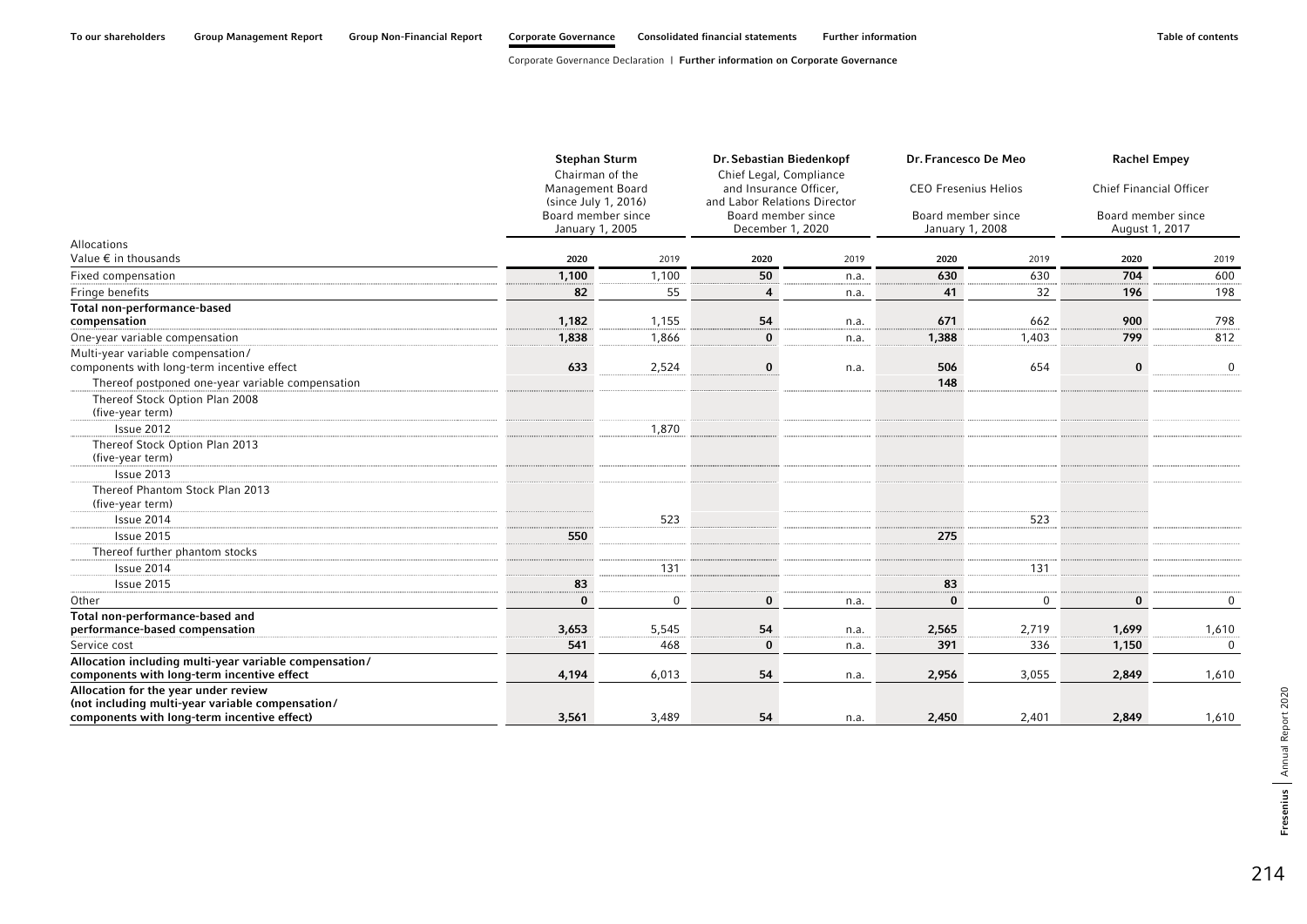|                                                                                                                                         | Dr. Jürgen Götz<br>(up to June 30, 2020)<br>Chief Legal and |             | <b>Mats Henriksson</b>                |       | <b>Rice Powell</b>                    |                  | <b>Dr. Ernst Wastler</b>              |             |
|-----------------------------------------------------------------------------------------------------------------------------------------|-------------------------------------------------------------|-------------|---------------------------------------|-------|---------------------------------------|------------------|---------------------------------------|-------------|
|                                                                                                                                         | Compliance Officer, and<br><b>Labor Relations Director</b>  |             | CEO Fresenius Kabi                    |       | <b>CEO Fresenius Medical Care</b>     |                  | <b>CEO Fresenius Vamed</b>            |             |
|                                                                                                                                         | Board member since<br>July 1, 2007                          |             | Board member since<br>January 1, 2013 |       | Board member since<br>January 1, 2013 |                  | Board member since<br>January 1, 2008 |             |
| Allocations<br>Value € in thousands                                                                                                     | 2020                                                        | 2019        | 2020                                  | 2019  | 2020                                  | 20191            | 2020                                  | 2019        |
| Fixed compensation                                                                                                                      | 255                                                         | 510         | 660                                   | 660   | 1,769                                 | 1,340            | 550                                   | 550         |
| Fringe benefits                                                                                                                         | 36                                                          | 45          | 88                                    | 114   | 429                                   | 256              | 75                                    | 76          |
| Total non-performance-based<br>compensation                                                                                             | 291                                                         | 555         | 748                                   | 774   | 2,198                                 | 1,596            | 625                                   | 626         |
| One-year variable compensation                                                                                                          | 475                                                         | 950         | 1,345                                 | 1,369 | 1,734                                 | 1,970            | 769                                   | 932         |
| Multi-year variable compensation/<br>components with long-term incentive effect                                                         | 672                                                         | 654         | 633                                   | 654   | 4,331 <sup>2</sup>                    | 4942             | 633                                   | 654         |
| Thereof postponed one-year variable compensation                                                                                        |                                                             |             |                                       |       |                                       |                  |                                       |             |
| Thereof Stock Option Plan 2008<br>(five-year term)                                                                                      |                                                             |             |                                       |       |                                       |                  |                                       |             |
| Issue 2012                                                                                                                              |                                                             |             |                                       |       |                                       |                  |                                       |             |
| Thereof Stock Option Plan 2013<br>(five-year term)                                                                                      |                                                             |             |                                       |       |                                       |                  |                                       |             |
| Issue 2013                                                                                                                              | 39 <sup>3</sup>                                             |             |                                       |       |                                       |                  |                                       |             |
| Thereof Phantom Stock Plan 2013<br>(five-year term)                                                                                     |                                                             |             |                                       |       |                                       |                  |                                       |             |
| Issue 2013                                                                                                                              |                                                             | 523         |                                       | 523   |                                       |                  |                                       | 523         |
| Issue 2014                                                                                                                              | 550                                                         |             | 550                                   |       |                                       |                  | 550                                   |             |
| Thereof further phantom stocks                                                                                                          |                                                             |             |                                       |       |                                       |                  |                                       |             |
| Issue 2013                                                                                                                              |                                                             | 131         |                                       | 131   |                                       |                  |                                       | 131         |
| Issue 2014                                                                                                                              | 83                                                          |             | 83                                    |       |                                       |                  | 83                                    |             |
| Other                                                                                                                                   | $\bf{0}$                                                    | $\mathbf 0$ | $\bf{0}$                              | 0     | $\bf{0}$                              | $\boldsymbol{0}$ | $\bf{0}$                              | $\mathbf 0$ |
| Total non-performance-based and                                                                                                         |                                                             |             |                                       |       |                                       |                  |                                       |             |
| performance-based compensation                                                                                                          | 1,438                                                       | 2,159       | 2,726                                 | 2,797 | 8,263                                 | 4,060            | 2,027                                 | 2,212       |
| Service cost                                                                                                                            | 292                                                         | 251         | 252                                   | 216   | $\bf{0}$                              | 828              | 189                                   | 153         |
| Allocation including multi-year variable compensation/<br>components with long-term incentive effect                                    | 1,730                                                       | 2,410       | 2,978                                 | 3,013 | 8,263                                 | 4,888            | 2,216                                 | 2,365       |
| Allocation for the year under review<br>(not including multi-year variable compensation/<br>components with long-term incentive effect) | 1,058                                                       | 1.756       | 2,345                                 | 2,359 | 3,932                                 | 4,394            | 1,583                                 | 1,711       |

<sup>1</sup> With regard to the comparability of the amounts reported with those for the fiscal year, it should be noted that the contractually agreed compensation benefits in U.S. dollar for Mr. Rice Powell may be subject to fluct The terms and conditions of the Share Based Award and the Long Term Incentive Program 2011 stipulate an entitlement to an inflow in euro at all times. The U.S. dollar amounts were generally translated using the average exc

relevant calendar year; the U.S. dollar amounts for the LTIP 2016 were translated using the closing rate on the respective vesting date.

<sup>2</sup> Mr. Rice Powell had this allocation from the share-based compensation plans of Fresenius Medical Care:

in 2020: €659 thousand from the Share Based Award issue 2016, €171 from the Long Term Incentive Program 2011-Stock Option Plan 2011 issue 2012, €450 thousand from the Long Term Incentive Program 2011-Stock Option Plan 201 Program 2011--Phantom Stock Plan 2011 issue 2015, €2,303 thousand from the Long Term Incentive Program 2011--Phantom Stock Plan 2011 issue 2016

in 2019: €150 thousand from the Share Based Award issue 2015 and €344 thousand from the Long Term Incentive Program 2011 – Phantom Stock Plan 2011 issue 2014<br><sup>3</sup> This inflow originates from stock options exercised by Dr.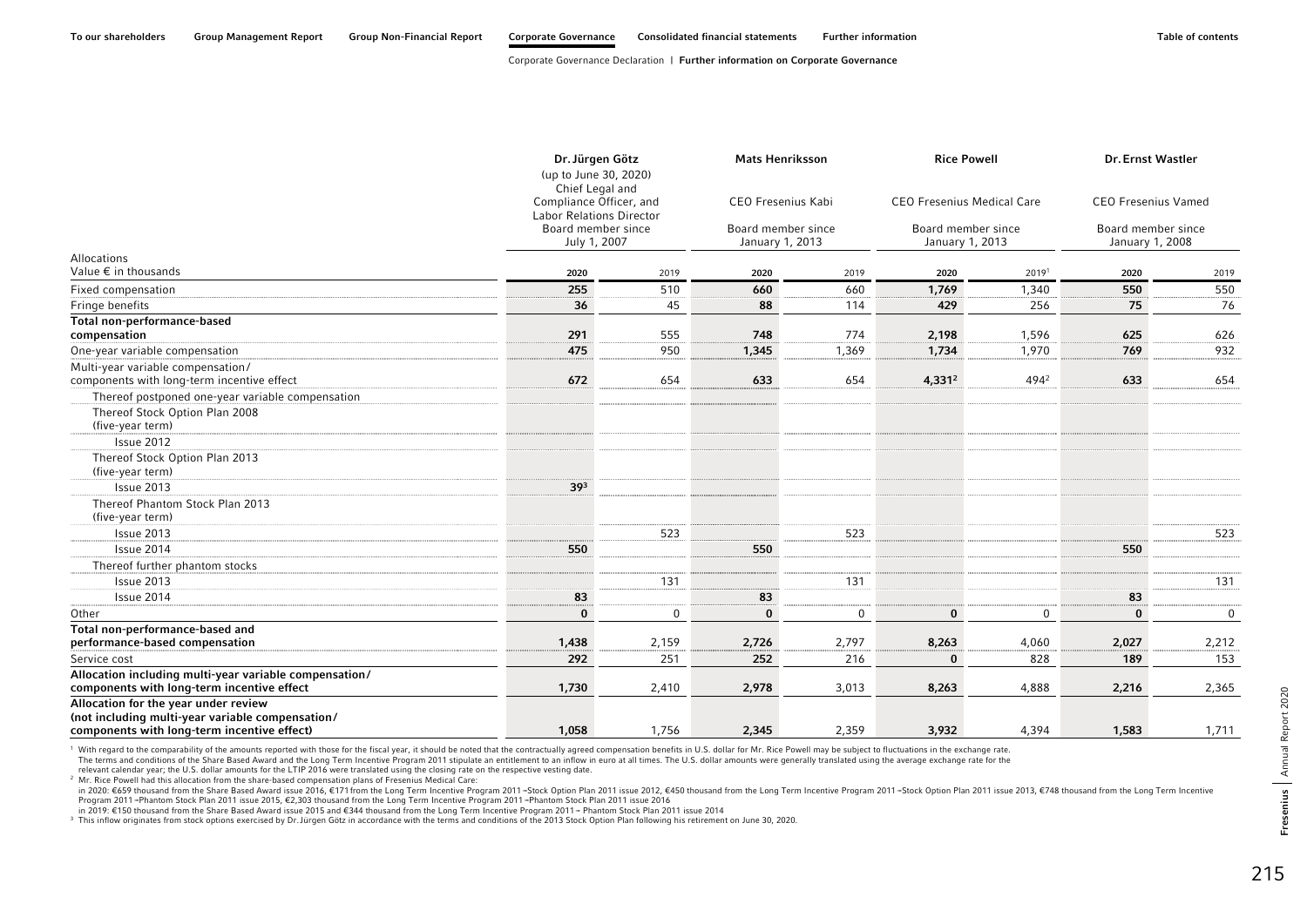### COMPENSATION OF THE SUPERVISORY BOARD

The compensation of the Supervisory Board is determined by the Annual General Meeting and is governed by Section 13 of the Articles of Association of Fresenius SE&Co. KGaA applicable to the compensation of the Supervisory Board in the fiscal year.

Each member of the Supervisory Board shall receive an amount of €150 thousand annually for each full fiscal year as fixed compensation, payable after the end of the fiscal year. In addition, each member of the Supervisory Board shall receive variable success-oriented compensation for each full fiscal year that is oriented on the respective average growth rate of the net income attributable to shareholders of Fresenius SE&Co. KGaA for the compensation year and the two preceding fiscal years (three-year average growth of the net income attributable to shareholders of Fresenius SE&Co. KGaA).

The calculation of the amount of this variable compensation shall be made in accordance with the following formula:

| Three-year average growth of<br>net income attributable to shareholders of<br>Fresenius SE & Co. KGaA |                       |
|-------------------------------------------------------------------------------------------------------|-----------------------|
|                                                                                                       | Variable compensation |
| $> 0$ to 2.5%                                                                                         | €30.000               |
| $> 2.5$ to 5%                                                                                         | €60.000               |
| $> 5$ to 7.5%                                                                                         | €90.000               |
| $> 7.5$ to 10%                                                                                        | €120.000              |
| $>10\%$                                                                                               | €150,000              |
|                                                                                                       |                       |

A claim to grant variable compensation shall only accrue from the achievement of three-year annual growth of the net income attributable to shareholders of Fresenius SE&Co. KGaA of more than 0%. On the achievement of the five percentage corridors described above, the amounts of variable compensation shall each be provided in full, i.e., no interpolation shall take place within these corridors. The net income attributable to shareholders of Fresenius SE&Co. KGaA disclosed in the consolidated annual financial statements shall be authoritative in each case. This variable compensation is limited to a maximum amount of €150 thousand p. a. The disbursement of variable compensation shall generally be made annually, provided targets have been reached and in each case at the end of the calendar quarter in which the annual financial statements of the company are approved by the Annual General Meeting. If the Annual General Meeting approves a resolution providing higher compensation, this shall apply.

The Chairman of the Supervisory Board receives three times and his deputies one and a half times the fixed compensation of a member of the Supervisory Board.

A member of the Audit Committee of the Supervisory Board shall for their membership receive additional fixed compensation of €20 thousand and the Chairman of the Audit Committee twice this amount.

If a fiscal year does not encompass a full calendar year or if a member of the Supervisory Board is on the Supervisory Board only for a part of the fiscal year, the compensation shall be paid on a pro rata temporis basis. This applies accordingly to membership of the Audit Committee of the Supervisory Board.

The members of the Supervisory Board shall be refunded expenses incurred when exercising their functions, which also includes applicable value-added tax due for payment.

Fresenius SE&Co. KGaA shall provide members of the Supervisory Board with insurance coverage to an appropriate extent for exercising Supervisory Board activities.

If a member of the Supervisory Board of Fresenius SE& Co. KGaA is at the same time a member of the Supervisory Board of the general partner Fresenius Management SE and receives compensation for his services on the Supervisory Board of Fresenius Management SE, compensation shall be reduced by half. The same applies with respect to the additional part of compensation for the Chairman, provided he is simultaneously the Chairman of the Supervisory Board of Fresenius Management SE; this applies to his deputies accordingly, provided the deputies are at the same time the deputies of the Chairman of the Supervisory Board of Fresenius Management SE. If a deputy of the Chairman of the Supervisory Board of Fresenius SE&Co. KGaA is at the same time the Chairman of the Supervisory Board of Fresenius Management SE, he shall not receive compensation for his service as Deputy Chairman of the Supervisory Board of Fresenius SE&Co. KGaA. According to Section 7 of the articles of association of Fresenius SE&Co. KGaA, the compensation of the Supervisory Board of Fresenius Management SE will be charged to Fresenius SE& Co. KGaA.

Additionally, in his capacity as Chairman of the Supervisory Board of Fresenius Management SE, Dr. Gerd Krick was reimbursed for the costs for the operation of an intrusion detection system in the amount of €1.0 thousand.

216

Annual Report 2020

Fresenius Annual Report 2020

Fresenius